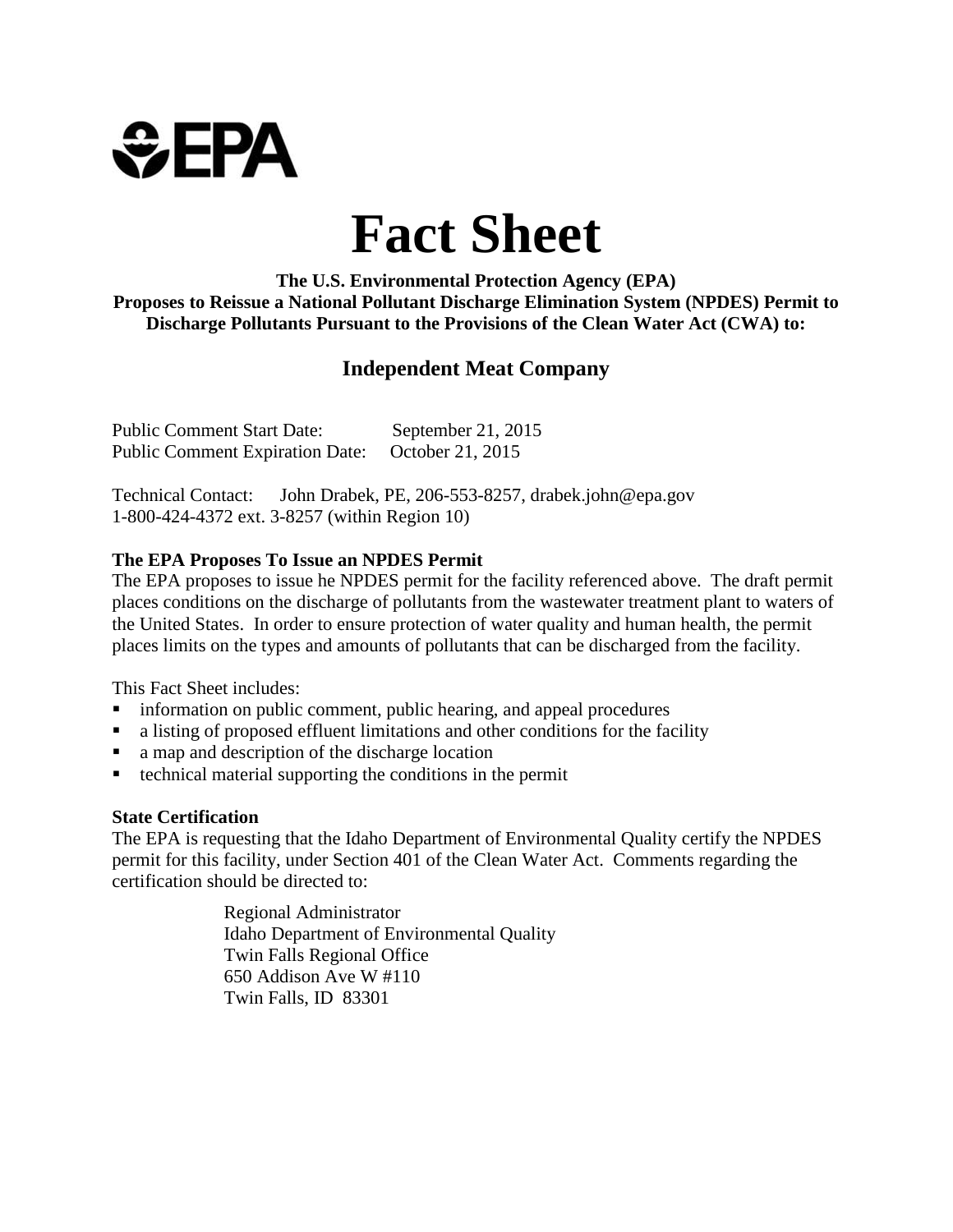#### **Public Comment**

Persons wishing to comment on, or request a Public Hearing for the draft permit for this facility may do so in writing by the expiration date of the Public Comment period. A request for a Public Hearing must state the nature of the issues to be raised as well as the requester's name, address and telephone number. All comments and requests for Public Hearings must be in writing and should be submitted to the EPA as described in the Public Comments Section of the attached Public Notice.

 will become final, and the permit will become effective upon issuance. If substantive comments effective no less than 30 days after the issuance date, unless an appeal is submitted to the After the Public Notice expires, and all comments have been considered, the EPA's regional Director for the Office of Water and Watersheds will make a final decision regarding permit issuance. If no substantive comments are received, the tentative conditions in the draft permit are received, the EPA will address the comments and issue the permit. The permit will become Environmental Appeals Board within 30 days pursuant to 40 CFR 124.19.

#### **Documents are Available for Review**

The draft NPDES permit and related documents can be reviewed or obtained by visiting or contacting the EPA's Regional Office in Seattle between 8:30 a.m. and 4:00 p.m., Monday through Friday at the address below. The draft permits, fact sheet, and other information can also be found by visiting the Region 10 NPDES website at "http://EPA.gov/r10earth/waterpermits.htm."

> (206) 553-0523 or United States Environmental Protection Agency Region 10 1200 Sixth Avenue, OWW-191 Seattle, Washington 98101 Toll Free 1-800-424-4372 (within Alaska, Idaho, Oregon and Washington)

The fact sheet and draft permits are also available at:

 EPA Idaho Operations Office 950 W Bannock Suite 900 Boise, ID 83702 Phone: 208-378-5746

Idaho Department of Environmental Quality Twin Falls Regional Office 650 Addison Ave W #110 Twin Falls, ID 83301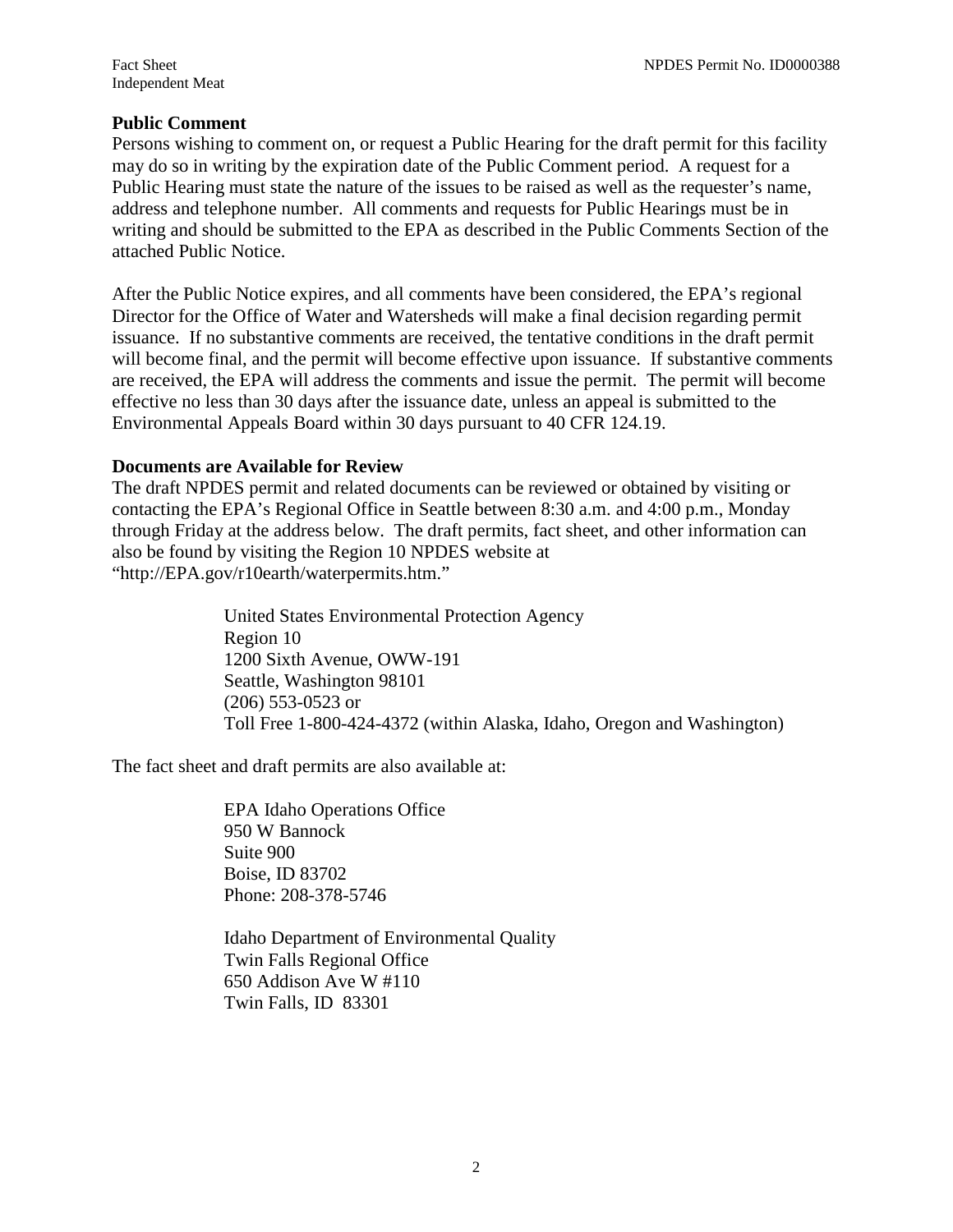| I.                          |  |  |  |
|-----------------------------|--|--|--|
| A.<br><b>B.</b>             |  |  |  |
| II.                         |  |  |  |
| A.<br><b>B.</b>             |  |  |  |
| III.                        |  |  |  |
| А.<br><b>B.</b><br>$C$ .    |  |  |  |
| IV.                         |  |  |  |
| A.<br><b>B.</b><br>C.       |  |  |  |
| V.                          |  |  |  |
| А.<br><b>B.</b><br>$C$ .    |  |  |  |
| VI.                         |  |  |  |
| А.<br><b>B.</b><br>C.       |  |  |  |
| VII.                        |  |  |  |
| А.<br><b>B.</b><br>C.<br>D. |  |  |  |
| VIII.                       |  |  |  |
|                             |  |  |  |
|                             |  |  |  |
| A.                          |  |  |  |
|                             |  |  |  |
| A.<br><b>B.</b>             |  |  |  |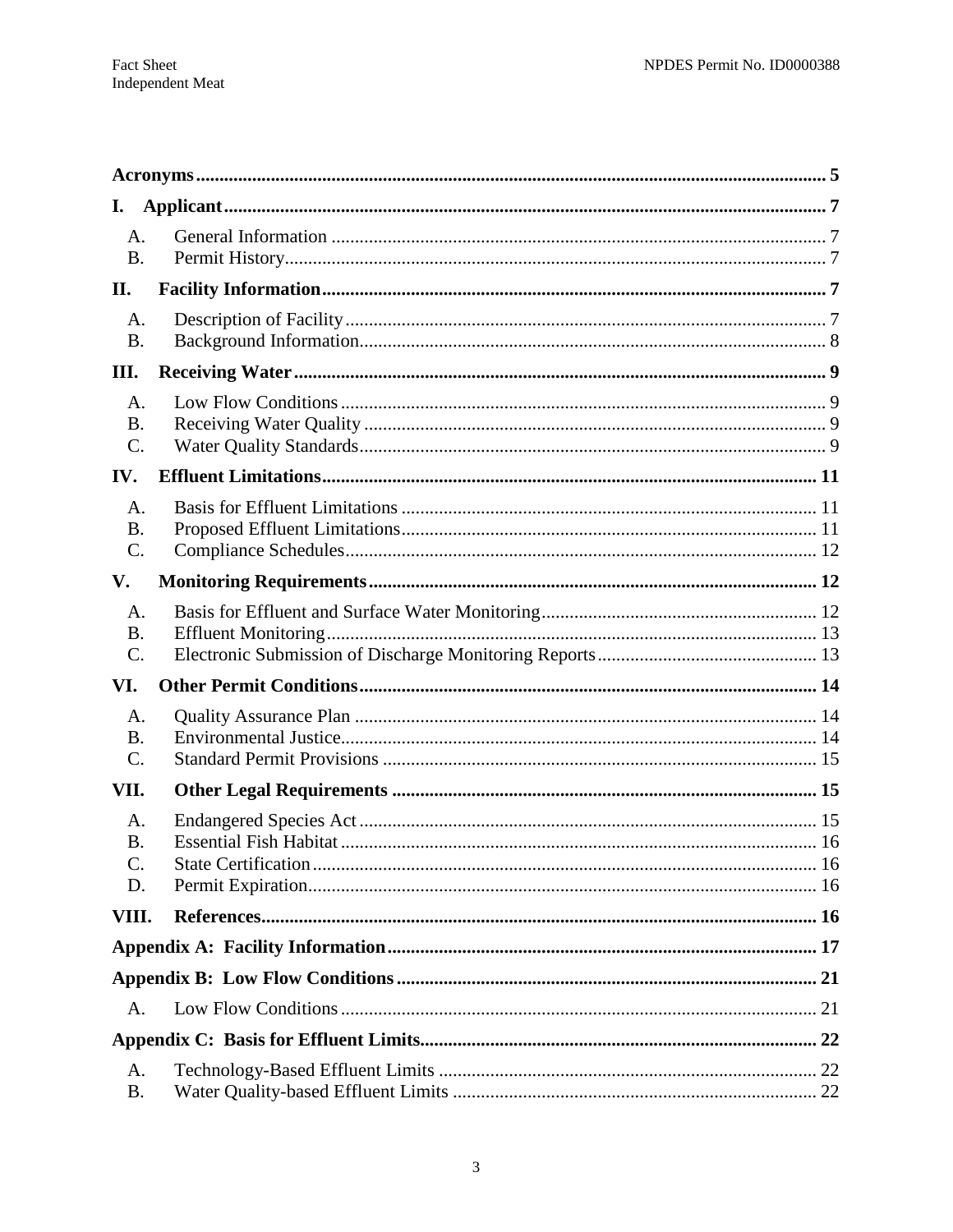## **Appendix D: Reasonable Potential and Water Quality-Based Effluent Limit Calculations [....................................................................................................................................................... 25](#page-24-0)**

|--|--|--|--|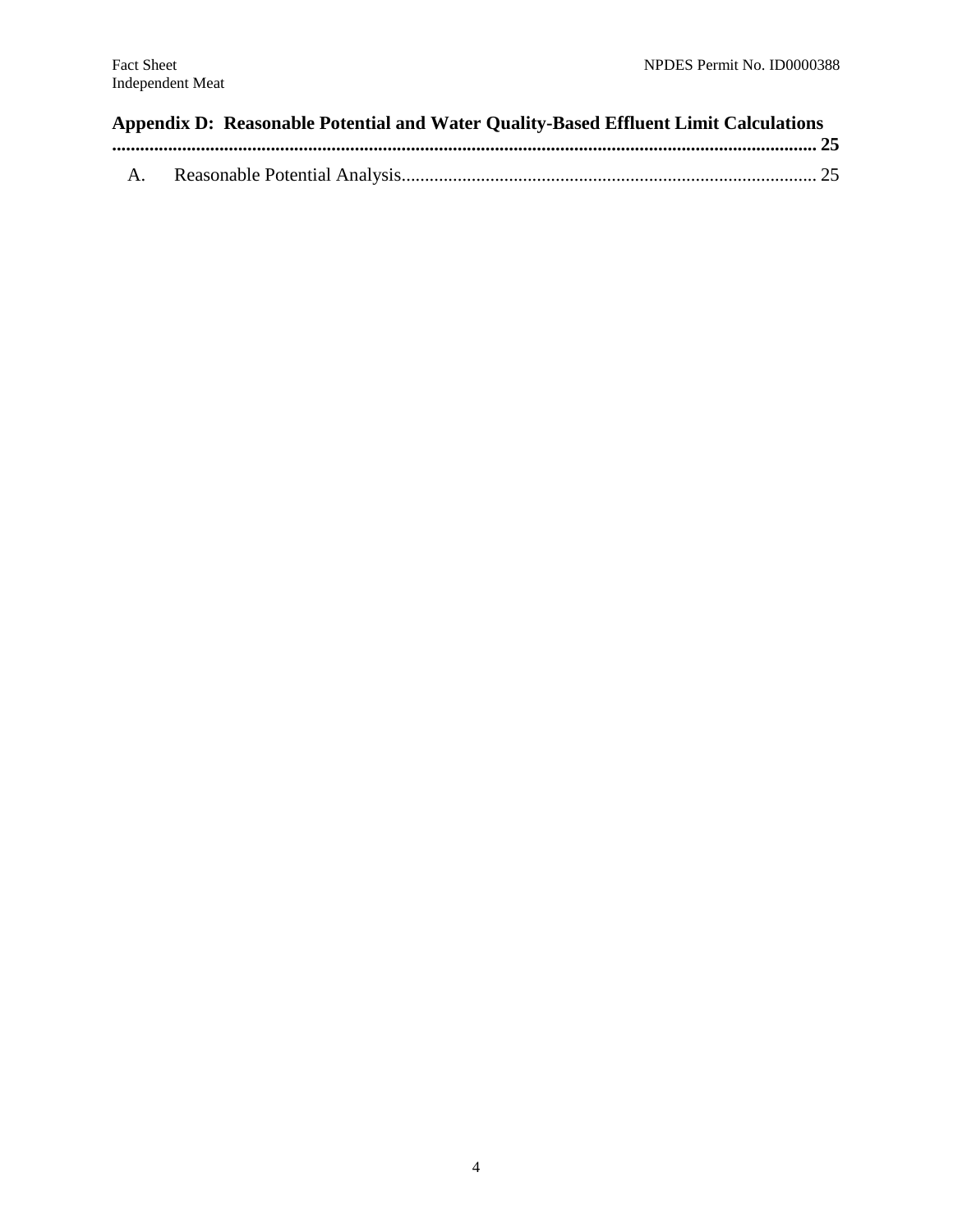# <span id="page-4-0"></span>**Acronyms**

| AML             | <b>Average Monthly Limit</b>                           |  |  |
|-----------------|--------------------------------------------------------|--|--|
| <b>AWL</b>      | <b>Average Weekly Limit</b>                            |  |  |
| <b>BAT</b>      | Best Available Technology economically achievable      |  |  |
| <b>BCT</b>      | Best Conventional pollutant control Technology         |  |  |
| <b>BMP</b>      | <b>Best Management Practices</b>                       |  |  |
| <b>BPT</b>      | <b>Best Practicable</b>                                |  |  |
| $\rm ^{\circ}C$ | Degrees Celsius                                        |  |  |
| <b>CFR</b>      | Code of Federal Regulations                            |  |  |
| <b>CFS</b>      | Cubic Feet per Second                                  |  |  |
| <b>CWA</b>      | Clean Water Act                                        |  |  |
| <b>DMR</b>      | <b>Discharge Monitoring Report</b>                     |  |  |
| <b>EFH</b>      | <b>Essential Fish Habitat</b>                          |  |  |
| <b>EPA</b>      | U.S. Environmental Protection Agency                   |  |  |
| <b>ESA</b>      | <b>Endangered Species Act</b>                          |  |  |
| <b>FR</b>       | <b>Federal Register</b>                                |  |  |
| gpd             | Gallons per day                                        |  |  |
| <b>ICIS</b>     | <b>Integrated Compliance Information System</b>        |  |  |
| <b>LTA</b>      | Long Term Average                                      |  |  |
| mg/L            | Milligrams per liter                                   |  |  |
| ml              | milliliters                                            |  |  |
| ML              | Minimum Level                                          |  |  |
| mgd             | Million gallons per day                                |  |  |
| <b>MDL</b>      | Maximum Daily Limit or Method Detection Limit          |  |  |
| <b>NOAA</b>     | National Oceanic and Atmospheric Administration        |  |  |
| <b>NOI</b>      | Notice of Intent                                       |  |  |
| <b>NPDES</b>    | <b>National Pollutant Discharge Elimination System</b> |  |  |
| <b>NSPS</b>     | <b>New Source Performance Standards</b>                |  |  |
| <b>OWW</b>      | Office of Water and Watersheds                         |  |  |
| RP              | <b>Reasonable Potential</b>                            |  |  |
| <b>RPM</b>      | <b>Reasonable Potential Multiplier</b>                 |  |  |
| <b>RWC</b>      | <b>Receiving Water Concentration</b>                   |  |  |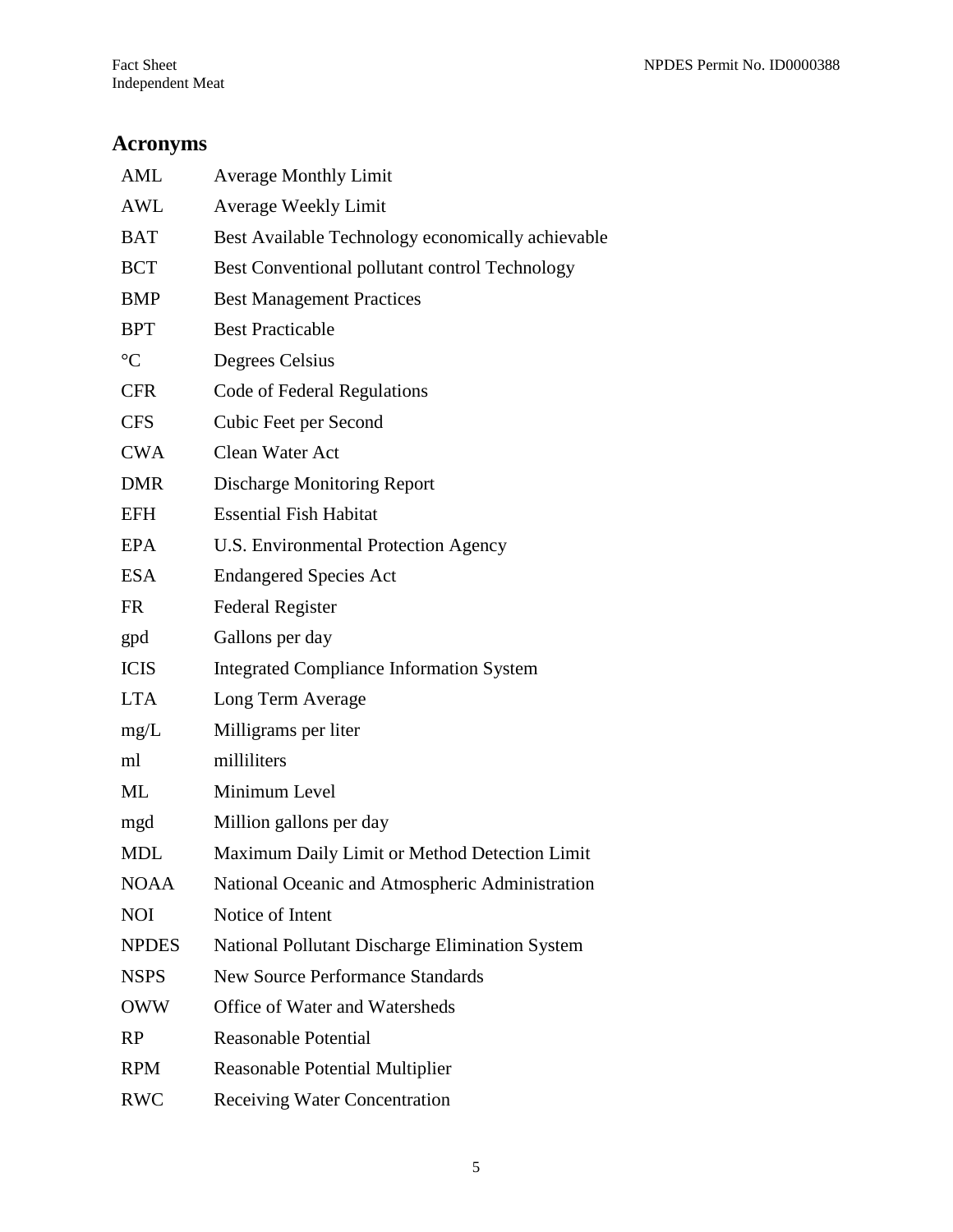| <b>SIC</b>                           | <b>Standard Industrial Classification</b>                                                        |  |  |
|--------------------------------------|--------------------------------------------------------------------------------------------------|--|--|
| <b>TSD</b>                           | <b>Technical Support Document for Water Quality-based Toxics Control</b><br>$(EPA/505/2-90-001)$ |  |  |
| <b>USFWS</b>                         | U.S. Fish and Wildlife Service                                                                   |  |  |
| <b>USGS</b>                          | <b>United States Geological Survey</b>                                                           |  |  |
| <b>WLA</b>                           | Wasteload allocation                                                                             |  |  |
| <b>WOBEL</b>                         | Water quality-based effluent limit                                                               |  |  |
| Water<br>Quality<br><b>Standards</b> | <b>Water Quality Standards</b>                                                                   |  |  |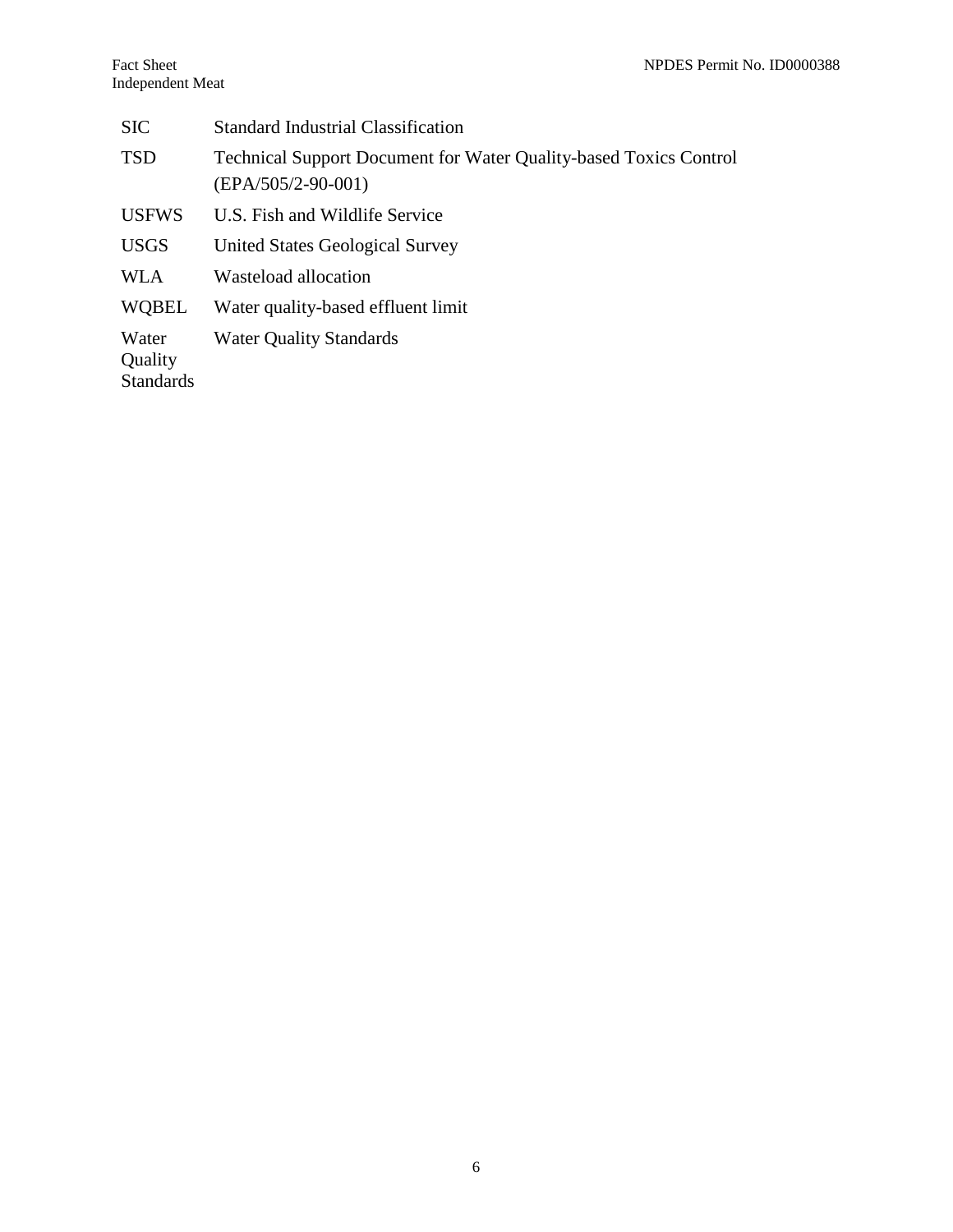# <span id="page-6-0"></span>**I. Applicant**

#### **A. General Information**

This fact sheet provides information on the draft NPDES permit for the following entity:

 NPDES Permit No. ID0000388 Independent Meat Co.

#### **Physical Address:**

 Twin Falls, ID, 83303 2027 Orchard Drive East

#### **Mailing Address:**

 P.O. Box EE Twin Falls, ID 83303 Independent Meat Co.

#### **Contact:**

 Environmental Manger Rob Stephens 208-733-0980

#### **B. Permit History**

 new updated application on February 20, 2009 and it was determined to be complete on The most recent NPDES permit for the Independent Meat Co, was issued on June 2, 1978, became effective on July 3, 1978, and expired on July 3, 1983. The facility is currently operating under an administratively extended permit. An NPDES application for permit issuance was submitted by the permittee on September 29, 2006. The facility submitted a February 25, 2009. The facility submitted another updated application on July 14, 2015 and it was determined to be complete on July 15, 2015.

# **II. Facility Information**

## **A. Description of Facility**

 producing pork products. IMC process activities include delivery, killing, curing, cutting, permit to discharge once-through non-contact cooling water. The facility is located in an facility description. IMC has been selling and processing meat since 1904. IMC utilizes a commercial ammonia refrigeration system for cold storage purposes for the meat processing towers - see Photo 6) to transfer the latent heat from the vaporized refrigerant in the closed- circuit refrigeration system to the cooling water flowing through the condenser. There is no Independent Meat Company (IMC) is a year round meat packing and sausages facility packaging, freezing and finished product shipment. IMC applied to the EPA for an NPDES industrial area on the south side of Twin Falls, Idaho. The facility is situated on a bluff approximately 365 feet from the north bank of Rock Creek and employs approximately 265 individuals. (see Appendix A, Photograph 1). The latest EPA inspection report provides a and packaging facility. The system uses shell-and-tube water-cooled condensers (five vertical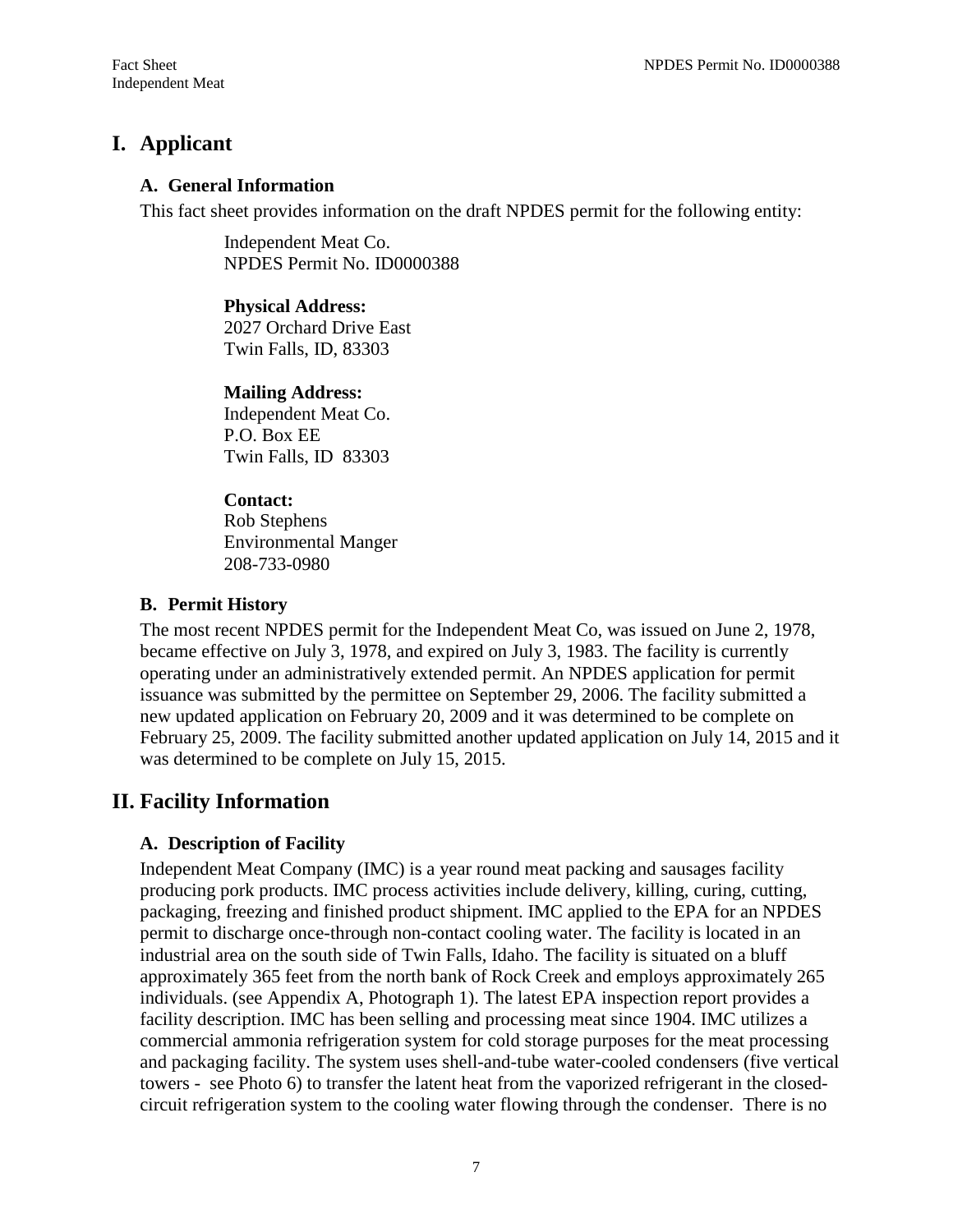<span id="page-7-0"></span>direct contact between the refrigerant side and the cooling water side of the system (water in the refrigeration system would cause the system to fail).

 The cooling water is pumped from a "seep tunnel"-a horizontal tunnel constructed years ago above. The tunnel mouth is located in the basalt cliffs on the south side of Rock Creek across from IMC. There is a continuous high-volume discharge of water from the tunnel to Rock permit to IMC to authorize the withdrawal of up to 600 gallons per minute (gpm) of water from the seep tunnel for use in the water-cooled condensers. Cooling water is pumped from IMC staff, the withdrawal of water from the seep tunnel is between 250 and 300 gpm. in the native basalt, 20-30 feet below the surface, to provide for drainage of the farmland Creek. As reported by IMC staff, the Idaho Department of Water Resources had issued a the tunnel, through a flow meter, across Rock Creek, to and through the condenser towers located at the rear of the IMC facility (see Appendix A site map Photograph 1). According to

 gallons per day (gpd) of process wastewater and 5,400 gpd of non-process wastewater is discharged to the POTW. Since October, 1976 all process wastewater is discharged to the Twin Falls Publicly Owned Treatment Works (POTW) through the POTW's pretreatment program. Currently 95,000

discharged to the POTW.<br>This application is for non-contact cooling water only. Based on the updated application submitted by IMC the maximum daily flow rate of non-contact cooling water is 504,000 gpd and the average daily value over the last year was 450,000 gpd.

The proposed permit will authorize the discharge of once-through non-contact cooling water, with no chemical addition to Rock Creek.

## *Outfall Description*

 Outfall 002 (see Photograph 4, 5 and 7 in Appendix A). Non-contact cooling water with a waste heat component is discharged to Rock Creek through

## **B. Background Information**

## *Effluent Characterization*

In order to determine pollutants of concern for further analysis, the EPA evaluated the application form and additional discharge data.

 on the DMR represent maximum daily. The only pollutant is temperature. Chemicals are not added. Temperature discharges are shown in the following chart based on the discharge monitoring reports. The reported values

## *Compliance History*

 the discharge monitoring reports (DMR). The temperature limit in the 1978 permit was practical way to calibrate or test the accuracy of the flow meter without shutting down the meter has not been calibrated since installation two to three years ago. The EPA is requiring The EPA reviewed the last five years of effluent monitoring data (2009 through 2014 from 80°F. IMC has had no violations. However the inspection of September 18, 2013 found no records of calibration for the flow meter that measures discharges. It also found there is no facility's refrigeration system (unless some type of by pass is installed). IMC stated the flow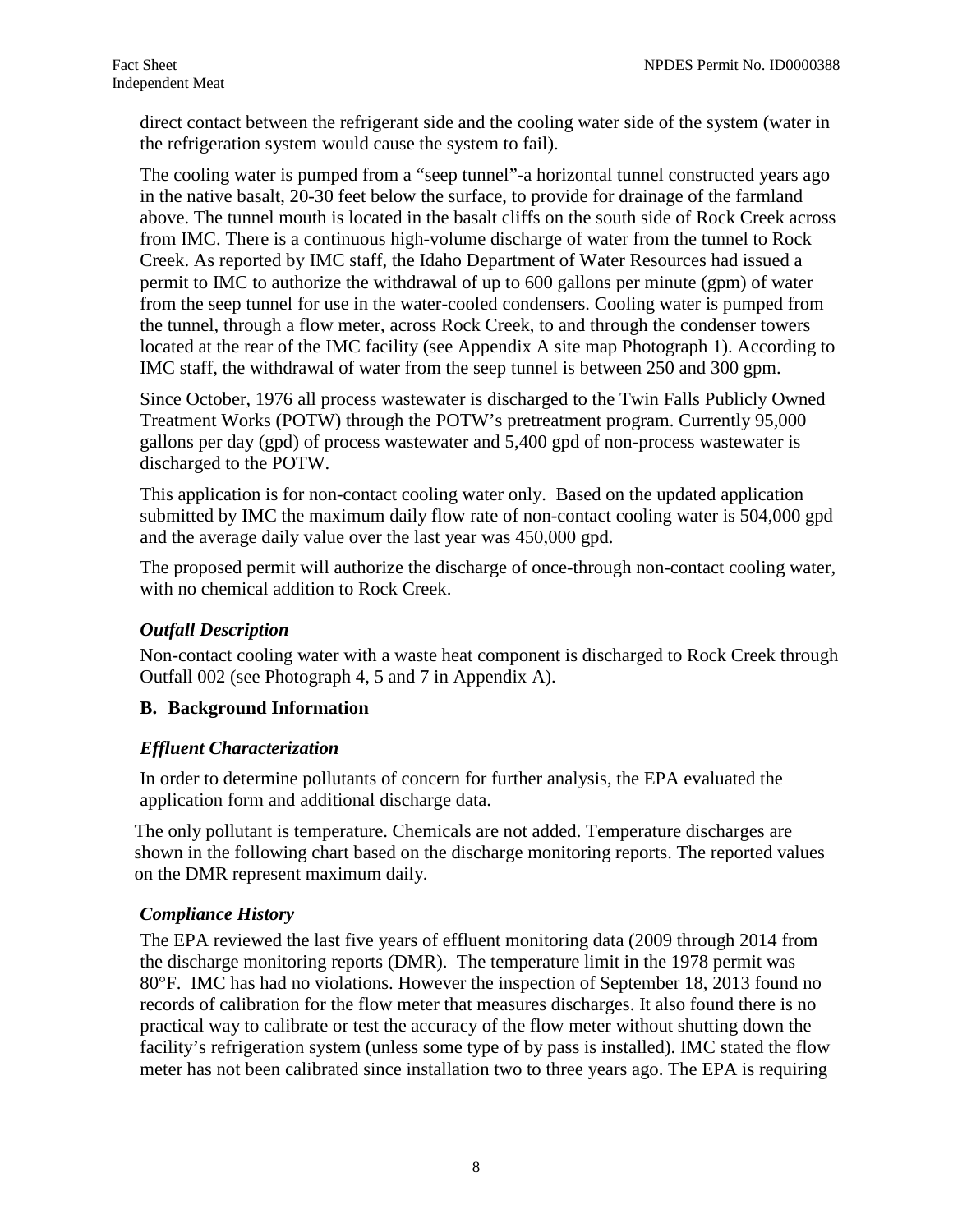<span id="page-8-0"></span> retention of calibration records. flow meters be calibrated at a frequency specified by the manufacturer and requiring the

# **III. Receiving Water**

This facility discharges to Rock Creek a tributary to the Snake River.

# **A. Low Flow Conditions**

The Technical Support Document for Water Quality-Based Toxics Control (hereafter referred to as the TSD) (EPA, 1991) and the Washington Surface Water Quality Standards (WQS) recommend the flow conditions for use in calculating water quality-based effluent limits (WQBELs) using steady-state modeling. The TSD and the IDEQ WQS state that WQBELs intended to protect aquatic life uses should be based on the lowest seven-day average flow rate expected to occur once every ten years (7Q10) for chronic criteria.

The 7Q10 low flow conditions were determined from data at USGS station 13092747 ROCK CREEK AB HWY 30/93 XING AT TWIN FALLS ID upstream of the discharge.

# **B. Receiving Water Quality**

 capacity of the receiving water and could result in limits that are not protective of applicable The EPA reviews receiving water quality data when assessing the need for and developing water quality based effluent limits. In granting assimilative capacity of the receiving water, the EPA must account for the amount of the pollutant already present in the receiving water. In situations where some of the pollutant is actually present in the upstream waters, an assumption of "zero background" concentration overestimates the available assimilative water quality standards.

In addition to flow monitoring USGS station 13092747 ROCK CREEK AB HWY 30/93 XING AT TWIN FALLS ID also monitored temperature upstream of the discharge. However it some years it was discontinuous where part of the season was not measured. To avoid skewed data temperature was determined with complete years. Those complete years are:

April 7, 1993 through April 6, 1994

April 7, 1994 through April 6, 1995

June 8, 2013 through June 7, 2014

June 8, 2014 through June 7, 2015

The 95<sup>th</sup> percentile receiving water temperature is  $20.0^{\circ}$ C.

# **C. Water Quality Standards**

# *Overview*

Section 301(b)(1)(C) of the Clean Water Act (CWA) requires the development of limitations in permits necessary to meet water quality standards. Federal regulations at 40 CFR 122.4(d) require that the conditions in NPDES permits ensure compliance with the water quality standards of all affected States. A State's water quality standards are composed of use classifications, numeric and/or narrative water quality criteria and an anti-degradation policy.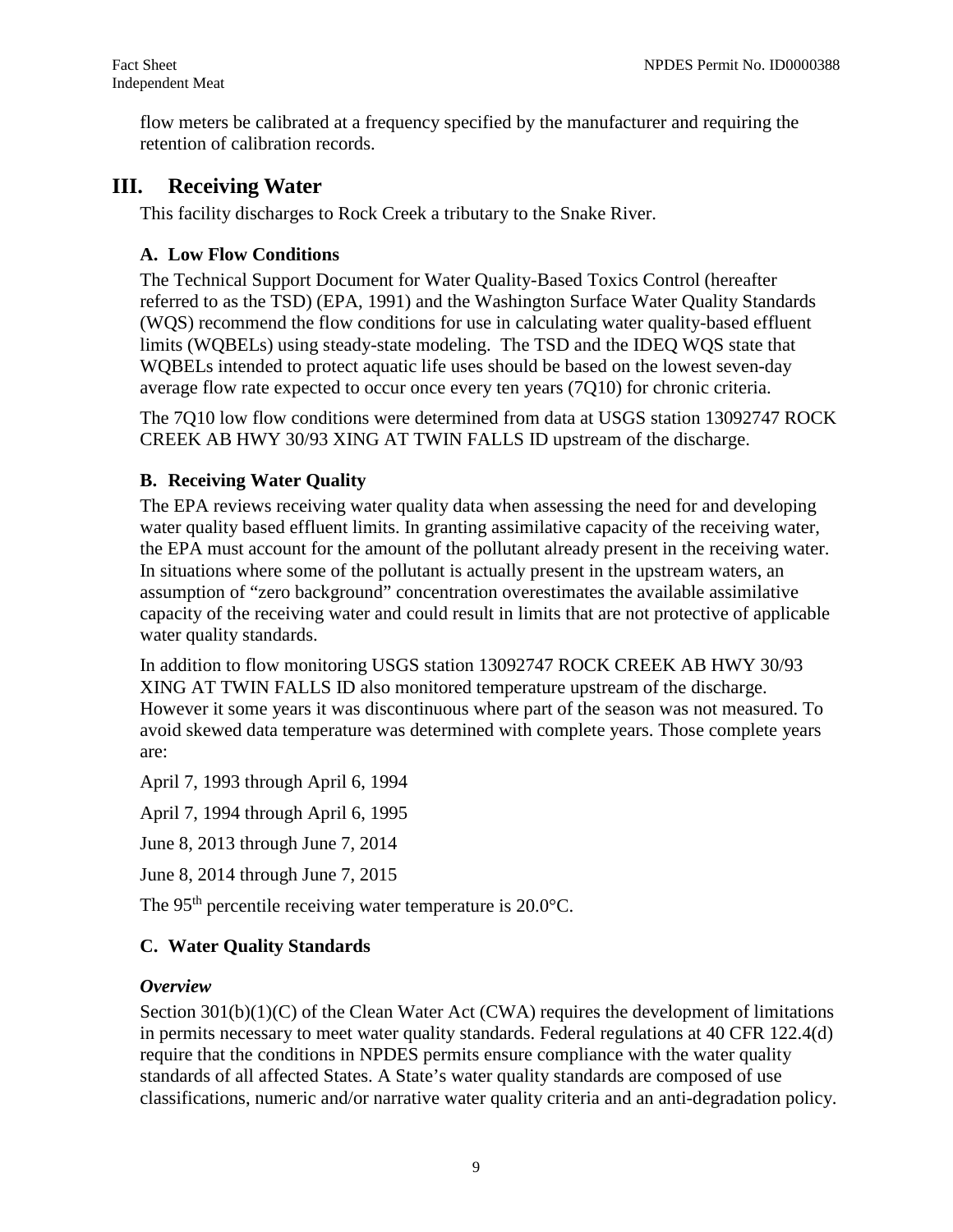three-tiered approach to maintain and protect various levels of water quality and uses. The use classification system designates the beneficial uses that each water body is expected to achieve, such as drinking water supply, contact recreation, and aquatic life. The numeric and narrative water quality criteria are the criteria deemed necessary by the State to support the beneficial use classification of each water body. The anti-degradation policy represents a

## *Designated Beneficial Uses*

This facility discharges to Rock Creek at approximately River Mile 11.2 in the Upper Snake River Basin (HUC 17040212) Subbasin Rock Creek river mile 25 to mouth Water Body Unit US-13. At the point of discharge, the Snake River is protected for the following designated uses (IDAPA 58.01.02.150.14):

- cold water aquatic life
- secondary contact recreation
- and Rainbow Trout. Bull Trout does not exist in Rock Creek (e-mail from Balthasar • salmonid spawning The salmonids in Rock Creek are Brown Trout, Native Trout Buhidar, Ph.D. July 21, 2015, citing input from the Idaho Department of Fish and Game.)

In addition, the Idaho Water Quality Standards state that all waters of the State of Idaho are protected for industrial and agricultural water supply (Section 100.03.b and c.), wildlife habitats (100.04) and aesthetics (100.05).

## *Surface Water Quality Criteria*

The criteria are found in the following sections of the Idaho Water Quality Standards:

- The narrative criteria applicable to all surface waters of the State are found at IDAPA 58.01.02.200 (General Surface Water Quality Criteria).
- The numeric criteria for toxic substances for the protection of aquatic life and primary contact recreation are found at IDAPA 58.01.02.210 (Numeric Criteria for Toxic Substances for Waters Designated for Aquatic Life, Recreation, or Domestic Water Supply Use).
- at IDAPA 58.01.02.250 (Surface Water Quality Criteria for Aquatic Life Use • Additional numeric criteria necessary for the protection of aquatic life can be found Designations).
- Numeric criteria necessary for the protection of recreation uses can be found at IDAPA 58.01.02.251 (Surface Water Quality Criteria for Recreation Use Designations).
- • Water quality criteria for agricultural water supply can be found in the EPA's *Water Quality Criteria 1972*, also referred to as the "Blue Book" (EPA R3-73-033) (See IDAPA 58.01.02.252.02)

 The numeric and narrative water quality criteria applicable to Rock Creek at the point of discharge are provided below.

• Temperature: Water temperatures of  $22^{\circ}$ C instantaneous or less with a maximum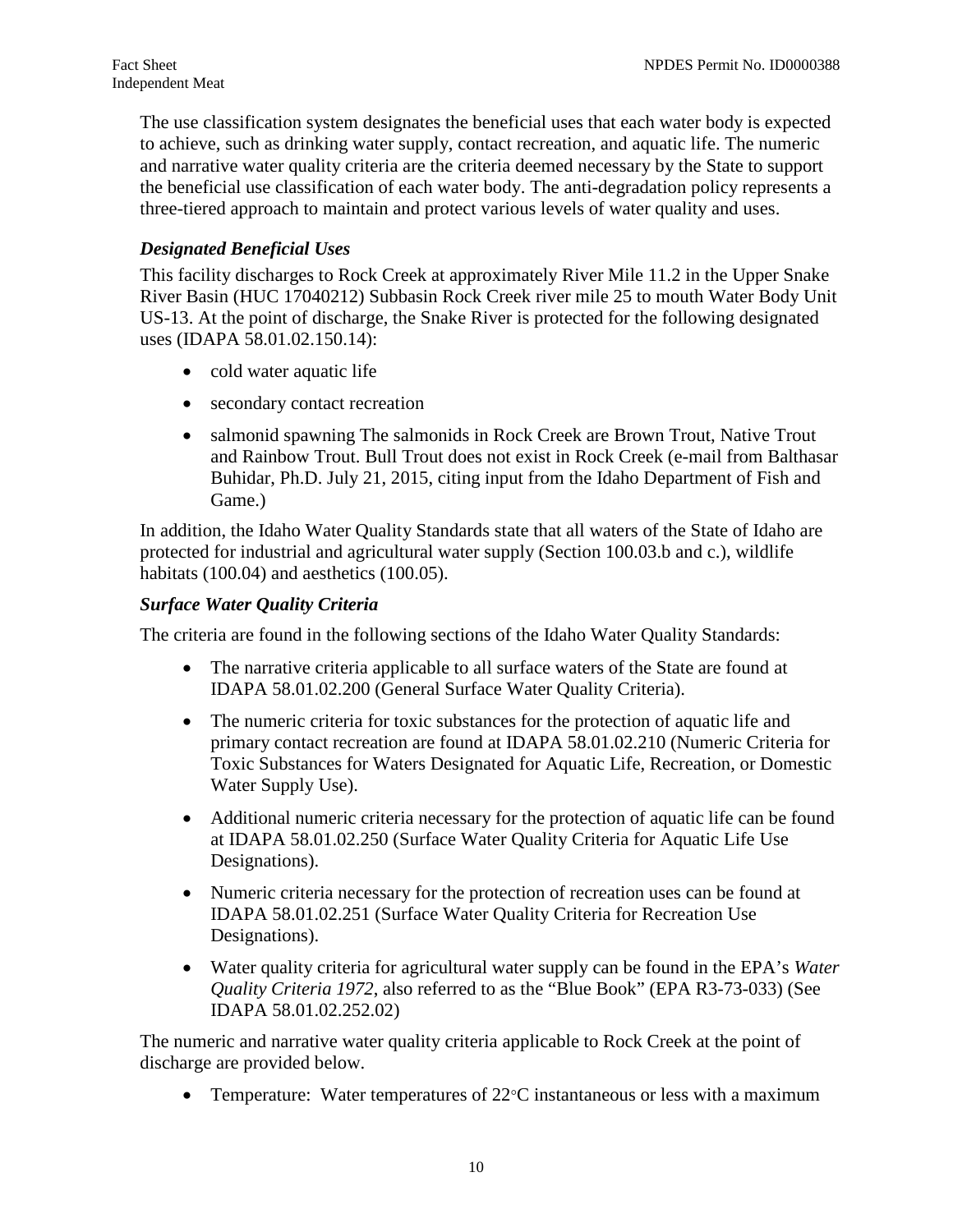daily average of no greater than 19°C.

- <span id="page-10-0"></span>• Temperature during salmonid spawning period April, September and October: Water temperatures of thirteen (13) degrees C or less with a maximum daily average no greater than nine (9) degrees C.
- floating, suspended, or submerged matter of any kind in concentrations causing nuisance or objectionable conditions or that may impair designated beneficial uses,

### *Antidegradation*

 certification. The EPA has reviewed this antidegradation review and finds that it is antidegradation review should be submitted to the IDEQ as set forth above. The IDEQ has completed an antidegradation review which is included in the draft 401 certification for this permit. See Appendix D for the State's draft 401 water quality consistent with the State's 401 certification requirements and the State's antidegradation implementation procedures. Comments on the 401 certification including the

# **IV. Effluent Limitations**

#### **A. Basis for Effluent Limitations**

 technology-based effluent limits. The basis for the effluent limits proposed in the draft permit In general, the CWA requires that the effluent limits for a particular pollutant be the more stringent of either technology-based limits or water quality-based limits. Technology-based limits are set according to the level of treatment that is achievable using available technology. A water quality-based effluent limit is designed to ensure that the water quality standards applicable to a waterbody are being met and may be more stringent than is provided in Appendix D.

#### **B. Proposed Effluent Limitations**

The following summarizes the proposed effluent limits that are in the draft permit.

#### *Narrative Limitations to Implement Washington's Narrative Criteria for Floating, Suspended or Submerged Matter*

Section I.B of the permit establishes the following discharge prohibitions.

- The addition of chemicals to cooling water prior to discharge is prohibited.
- produce a sheen on the surface of the receiving stream • The discharge shall not contain floating solids, visible foam, or oily wastes that produce a sheen on the surface of the receiving stream  $11$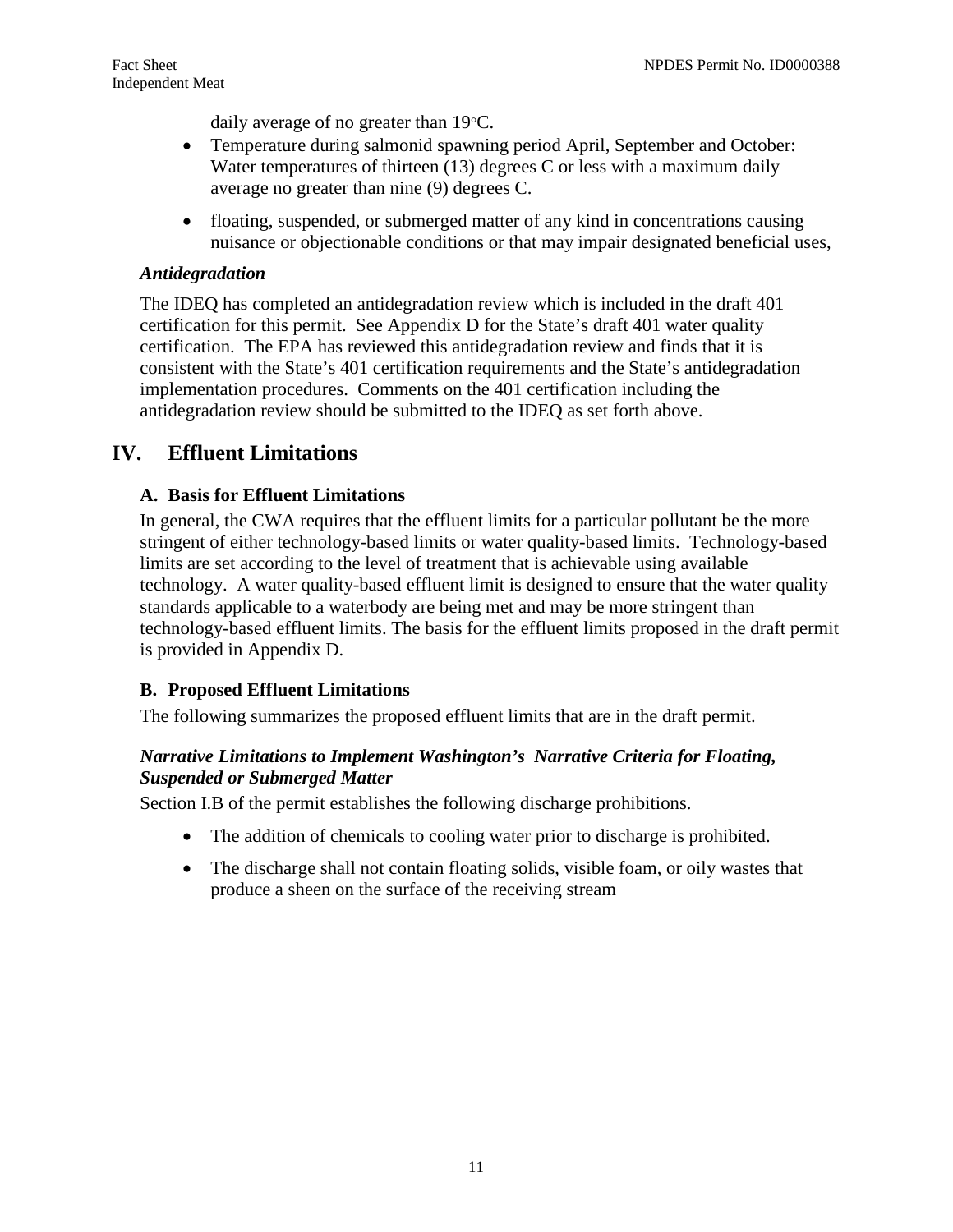#### • *Numeric Limitations*

| <b>Table 1: Proposed Effluent Limitations</b> |              |                            |  |
|-----------------------------------------------|--------------|----------------------------|--|
| <b>Parameter</b>                              | <b>Units</b> | <b>Effluent Limitation</b> |  |
|                                               |              | <b>Maximum Daily</b>       |  |
| Temperature                                   | $^{\circ}C$  | $27^1 (80^{\circ}F)$       |  |
| Temperature May 1-August 31                   | $^{\circ}C$  | $19^2$                     |  |
| Temperature November 1 – March 31             | $^{\circ}C$  | 19 <sup>2</sup>            |  |
| Temperature April 1- April 30                 | $\circ$      | $Q^2$                      |  |
| Temperature September 1 – October 31          | $\circ$      | $Q^2$                      |  |

1 Interim limit lasting one year from the effective date of the permit  $2$ Limit to be achieved within one year of the effective date of the permit

#### **C. Compliance Schedules**

 interim dates shall generally not exceed 1 year, and when the time necessary to complete any toward completion of these interim requirements. Compliance schedules are authorized by federal NPDES regulations at 40 CFR 122.47 and Washington WQS WAC 173-201A-510(4). Compliance schedules allow a discharger to phase in, over time, compliance with water quality-based effluent limitations when limitations are in the permit for the first time. Additionally, the federal regulations at 40 CFR 122.47 require that the compliance schedules require compliance with effluent limitations as soon as possible and that, when the compliance schedule is longer than 1 year, the schedule shall set forth interim requirements and the dates for their achievement. The time between the interim requirement is more than one year, the schedule shall require reports on progress

 effluent limitation. The EPA has found that the permittee needs a compliance schedule for temperature. A one year compliance schedule is provided in the permit. In order to grant a compliance schedule the permitting authority must make a reasonable finding that the discharger cannot immediately comply with the water quality-based effluent limit upon the effective date of the permit and that a compliance schedule is appropriate (see 40 CFR 122.47 (a)). IMC cannot consistently achieve the temperature water quality based

 non-contact cooling water during the spring, autumn and summer season. Time is also There is uncertainty in the adequacy of the land application area to reuse all the 450,000 gpd necessary for budgeting, engineering and construction of piping to the irrigation fields. Therefore, the compliance schedule is timely.

 of 27°C consistent with the existing permit to ensure no increases in temperature discharges Based on best professional judgment (BPJ) the EPA establishes an interim effluent limitation during the term of the compliance schedule.

# **V. Monitoring Requirements**

#### **A. Basis for Effluent and Surface Water Monitoring**

required and/or to monitor effluent impacts on receiving water quality.<br>12 Section 308 of the CWA and federal regulation 40 CFR 122.44(i) require monitoring in permits to determine compliance with effluent limitations. Monitoring may also be required to gather effluent and surface water data to determine if additional effluent limitations are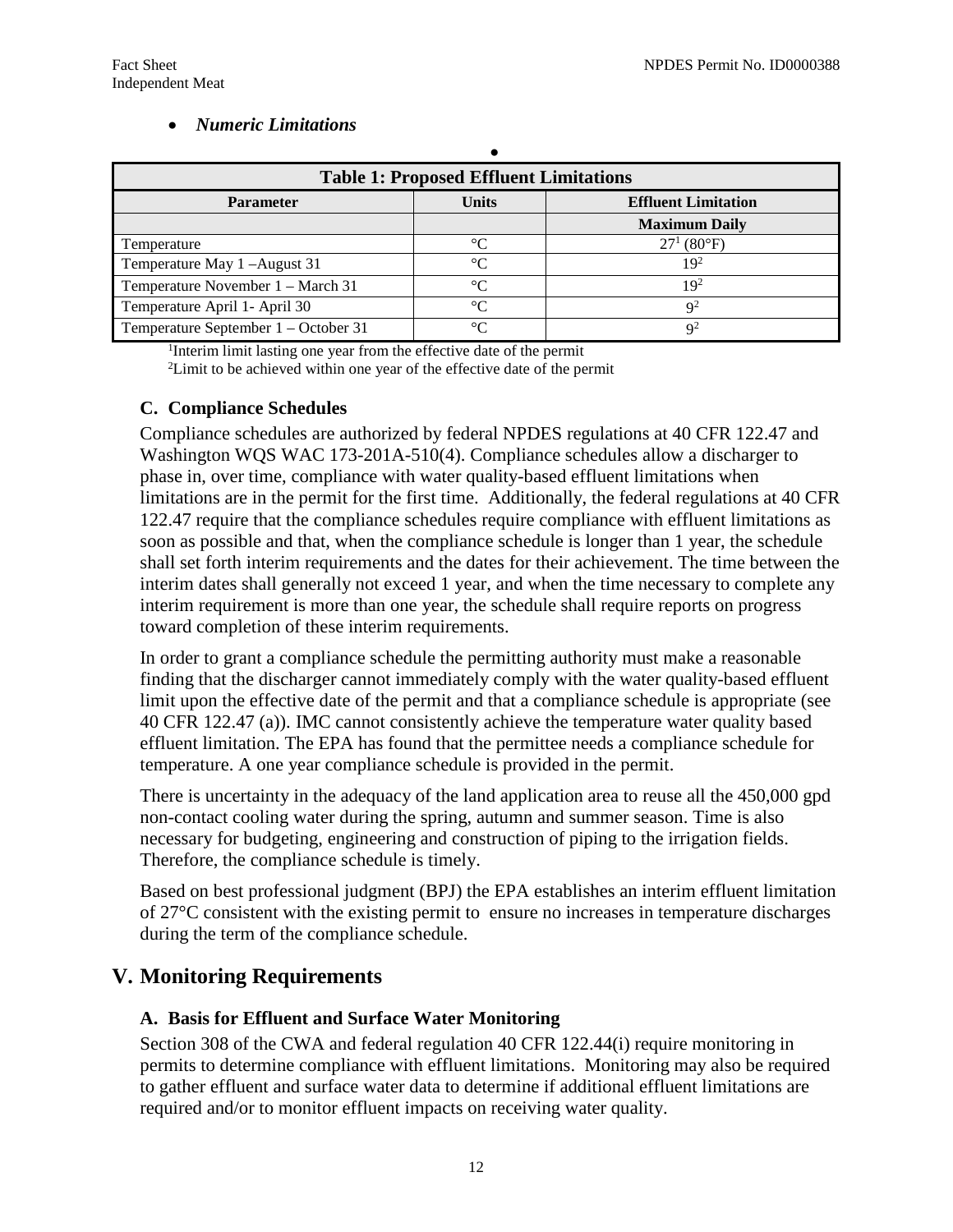DMRs or on the application for renewal, as appropriate, to the EPA. The permittee is responsible for conducting the monitoring and for reporting results on

#### **B. Effluent Monitoring**

 performance. Permittees have the option of taking more frequent samples than are required under the permit. These samples must be used for averaging if they are conducted using the Monitoring frequencies are based on the nature and effect of the pollutant, as well as a determination of the minimum sampling necessary to adequately monitor the facility's EPA-approved test methods (generally found in 40 CFR 136) or as specified in the permit.

 water. The samples must be representative of the volume and nature of the monitored discharge. If no discharge occurs during the reporting period, "no discharge" shall be Table 2, presents the proposed effluent monitoring requirements in the draft permit. The sampling location must be after the last treatment unit and prior to discharge to the receiving reported on the DMR. The most representative monitoring for temperature is continuous monitoring. The cost is reasonable, the instrumentation and data loggers readily available and is now required for all effluent temperature monitoring in Idaho. Continuous temperature monitoring is required six months after the effective date of the permit to allow for purchase and installation. In the interim weekly grab sampling is required.

| <b>Table 2: Effluent Monitoring Requirements</b>                                               |        |                        |                            |                    |
|------------------------------------------------------------------------------------------------|--------|------------------------|----------------------------|--------------------|
| <b>Parameter</b>                                                                               | Units  | <b>Sample Location</b> | <b>Sample</b><br>Frequency | <b>Sample Type</b> |
| Flow                                                                                           | gpd    | Effluent               | Continuous                 | recording          |
| Temperature <sup>1</sup>                                                                       | $\sim$ | Effluent               | Continuous                 | recording          |
| <sup>1</sup> Continuous monitoring shall begin within six months of the permit effective date. |        |                        |                            |                    |

#### **C. Electronic Submission of Discharge Monitoring Reports**

 permittee may use NetDMR after requesting and receiving permission from the EPA Region The draft permit includes new provisions to allow the permittee the option to submit DMR data electronically using NetDMR. NetDMR is a national web-based tool that allows DMR data to be submitted electronically via a secure Internet application. NetDMR allows participants to discontinue mailing in paper forms under 40 CFR § 122.41 and § 403.12. The 10.

Under NetDMR, all reports required under the permit are submitted to the EPA as an electronic attachment to the DMR. Once a permittee begins submitting reports using NetDMR, it is no longer required to submit paper copies of DMRs or other reports to the EPA.

The EPA encourages permittees to sign up for NetDMR, and currently conducts free training on the use of NetDMR. Further information about NetDMR, including upcoming trainings and contacts, is provided on the following website: [http://www.EPA.gov/netdmr.](http://www.epa.gov/netdmr)

The draft permit requires that the permittee submit DMR data electronically using NetDMR within six months of the effective date of the permit. NetDMR is a national web-based tool that allows DMR data to be submitted electronically via a secure Internet application. NetDMR allows participants to discontinue mailing in paper forms under 40 CFR 122.41 and 403.12. Under NetDMR, all reports required under the permit are submitted to the EPA as an electronic attachment to the DMR. Once a permittee begins submitting reports using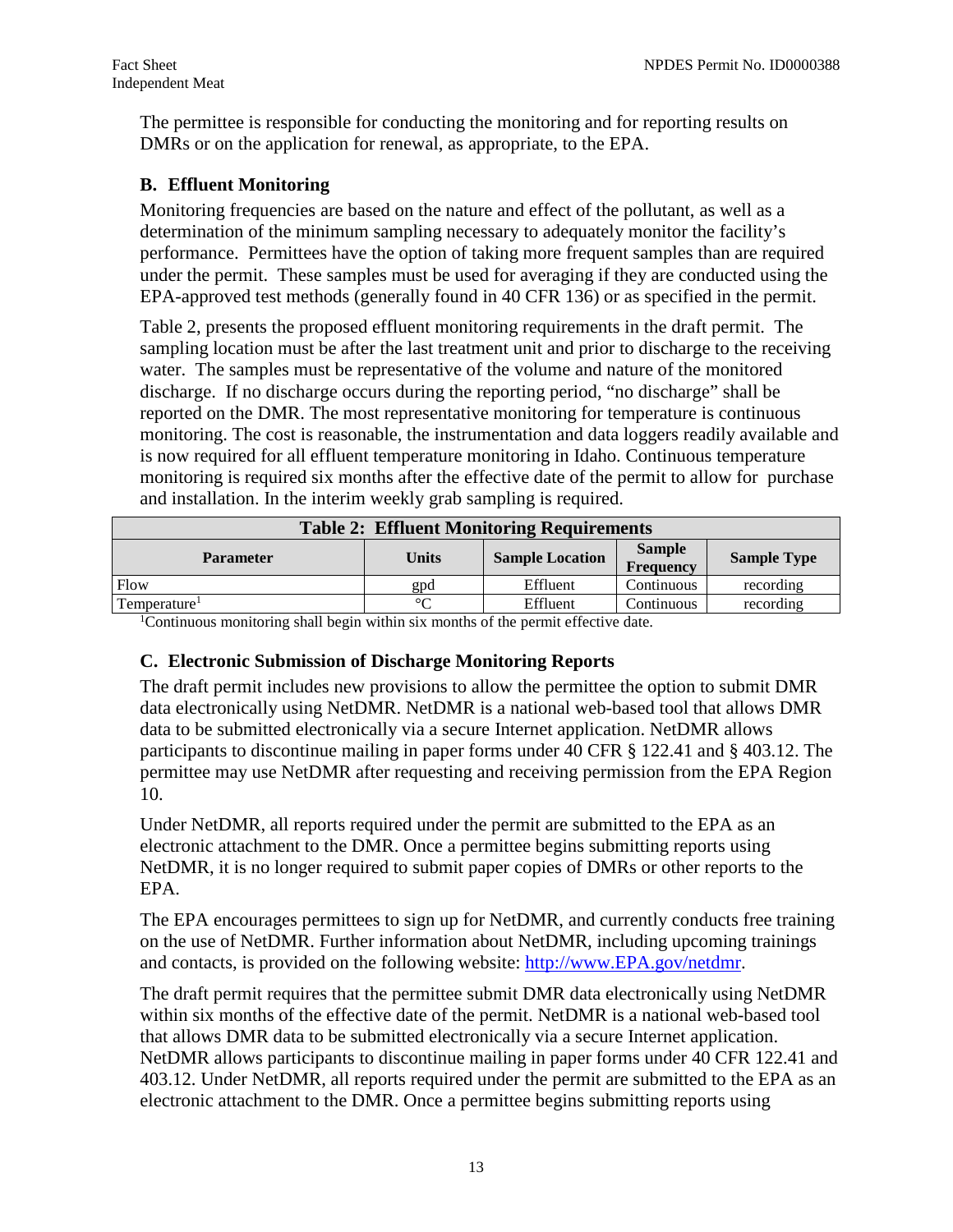<span id="page-13-0"></span>NetDMR, it is no longer required to submit paper copies of DMRs or other reports to the EPA.

 The EPA currently conducts free training on the use of NetDMR. Further information about website: [http://www.epa.gov/netdmr.](http://www.epa.gov/netdmr) The permittee may use NetDMR after requesting and receiving permission from EPA Region 10. NetDMR, including upcoming trainings and contacts, is provided on the following

# **VI. Other Permit Conditions**

# **A. Quality Assurance Plan**

 samples, laboratory analysis, and data reporting. The plan must be retained on site and be In order to ensure compliance with the federal regulation at 40 CFR 122.41(e) for proper operation and maintenance, the draft permit requires the permittee to develop procedures to ensure that the monitoring data submitted is accurate and to explain data anomalies if they occur. The Navy is required to update the Quality Assurance Plan within 180 days of the effective date of the final permit. The Quality Assurance Plan must include of standard operating procedures the permittee must follow for collecting, handling, storing and shipping made available to the EPA and Ecology upon request.

# **B. Environmental Justice**

 policies, and activities." The EPA strives to enhance the ability of overburdened information, please visit http://www.epa.gov/compliance/ej/plan-ej/. Executive Order 12898, *Federal Actions to Address Environmental Justice in Minority Populations and Low-Income Populations*, directs each federal agency to "make achieving environmental justice part of its mission by identifying and addressing, as appropriate, disproportionately high and adverse human health or environmental effects of its programs, communities to participate fully and meaningfully in the permitting process for the EPAissued permits, including NPDES permits. "Overburdened" communities can include minority, low-income, tribal, and indigenous populations or communities that potentially experience disproportionate environmental harms and risks. As part of an agency-wide effort, the EPA Region 10 will consider prioritizing enhanced public involvement opportunities for the EPA-issued permits that may involve activities with significant public health or environmental impacts on already overburdened communities. For more

As part of the permit development process, the EPA Region 10 conducted a screening analysis to determine whether this permit action could affect overburdened communities. The EPA used a nationally consistent geospatial tool that contains demographic and environmental data for the United States at the Census block group level. This tool is used to identify permits for which enhanced outreach may be warranted.

The facility is not located within or near a Census block group that is potentially overburdened. The draft permit does not include any additional conditions to address environmental justice.

Regardless of whether a facility is located near a potentially overburdened community, the EPA encourages permittees to review (and to consider adopting, where appropriate) Promising Practices for Permit Applicants Seeking EPA-Issued Permits: Ways To Engage Neighboring Communities (see [https://www.federalregister.gov/articles/2013/05/09/2013](https://www.federalregister.gov/articles/2013/05/09/2013-10945/epa-activities-to-promote-environmental-justice-in-the-permit-application-process%23p-104)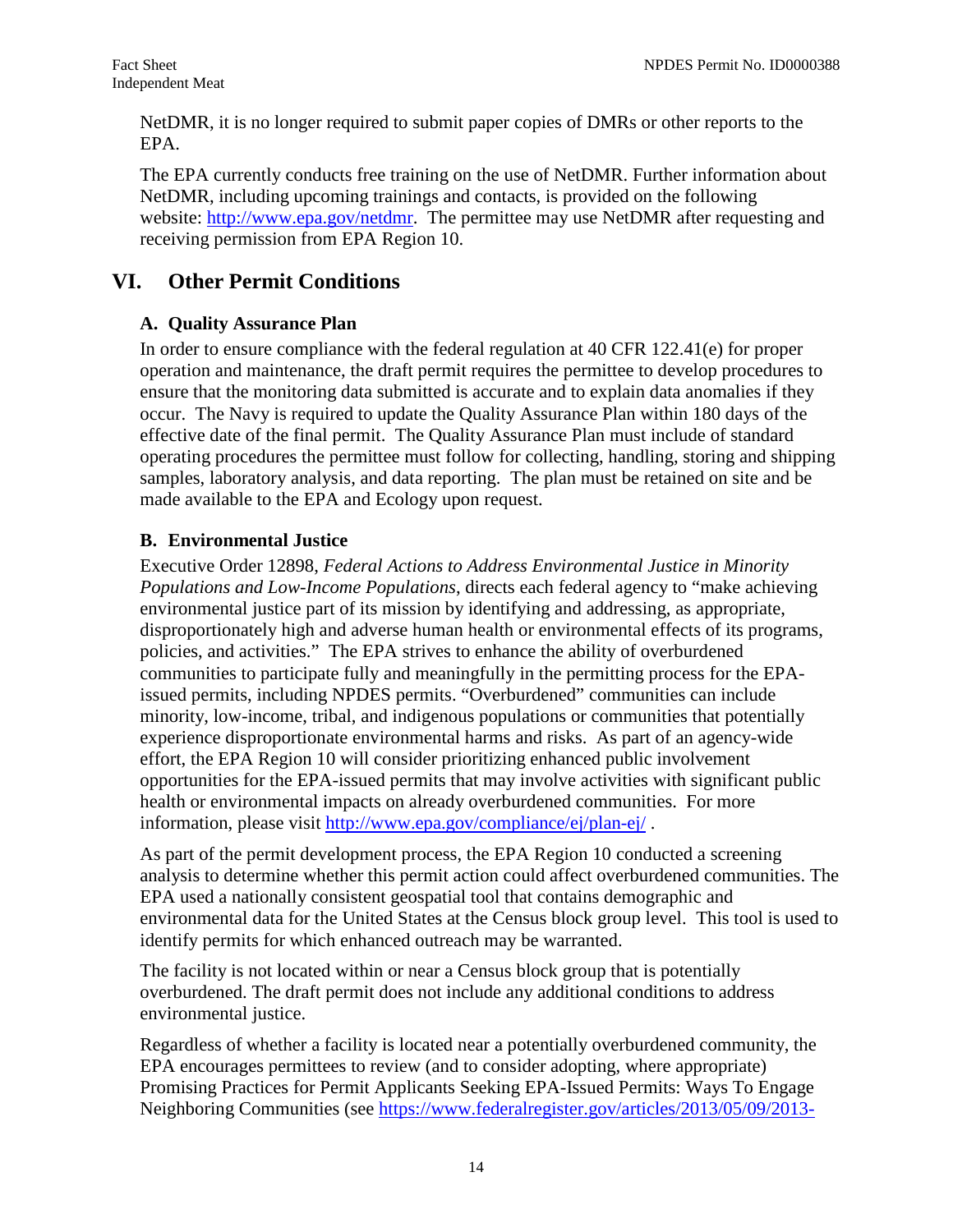<span id="page-14-0"></span>[10945/epa-activities-to-promote-environmental-justice-in-the-permit-application-process#p-](https://www.federalregister.gov/articles/2013/05/09/2013-10945/epa-activities-to-promote-environmental-justice-in-the-permit-application-process%23p-104)

 the facility, providing informational materials translated into different languages, setting up a [104\)](https://www.federalregister.gov/articles/2013/05/09/2013-10945/epa-activities-to-promote-environmental-justice-in-the-permit-application-process%23p-104). Examples of promising practices include: thinking ahead about community's characteristics and the effects of the permit on the community, engaging the right community leaders, providing progress or status reports, inviting members of the community for tours of hotline for community members to voice concerns or request information, follow up, etc.

# **C. Standard Permit Provisions**

 included in all NPDES permits. The standard regulatory language covers requirements such Sections **III, IV and V** of the draft permit contain standard regulatory language that must be as monitoring, recording, and reporting requirements, compliance responsibilities, and other general requirements.

# **VII. Other Legal Requirements**

# **A. Endangered Species Act**

 Service (USFWS) if their actions could beneficially or adversely affect any threatened or endangered species. The Endangered Species Act requires federal agencies to consult with National Oceanic and Atmospheric Administration Fisheries (NOAA Fisheries) and the U.S. Fish and Wildlife

 endangered species. In an e-mail dated January 21, 2009, NOAA Fisheries stated that there Creek discharges to the Snake River at approximately river mile 600 upstream from the The Endangered Species. Act requires federal agencies to consult with National Oceanic and Atmospheric Administration Fisheries (NOAA Fisheries) and the U.S. Fish and Wildlife Service (USFWS), if their actions could beneficially or adversely affect any threatened or are no threatened or endangered species under NOAA's jurisdiction in the Snake River drainage upstream of the Hells Canyon Dam, which is located at river mile 247.5. The Rock nearest ESA-listed threatened or endangered species under NOAA's jurisdiction. Therefore, the reissuance of this permit will have no effect on any listed threatened or endangered species under NOAA's jurisdiction.

Based on the USFW website the Bliss Rapids Snail is threatened and the Snake River Physa Snail is endangered in the vicinity of the outfall. According to the Biological Evaluation of the Reissuance of a National Pollutant Discharge Elimination System Permit for the Twin Falls, Idaho, Wastewater Treatment Plant (May, 2009, LimnoTech) (BE) for the EPA the factors of decline are hydroelectric development and operation; increase in concentration of nutrients, sediment and other pollutants reaching the river and competition with nonnative species. In general this part of the Snake River and its tributaries are impacted by runoff from irrigated crop production, rangeland, pastureland, animal holding areas, feedlots, dredging, hydro-modification and urban runoff.

The EPA has determined that issuance of this permit will have no effect on the threatened Bliss Rapids Snail and the endangered Snake River Physa Snail for the following reasons:

 standards of the State of Idaho. • The permit ensures compliance with the approved temperature water quality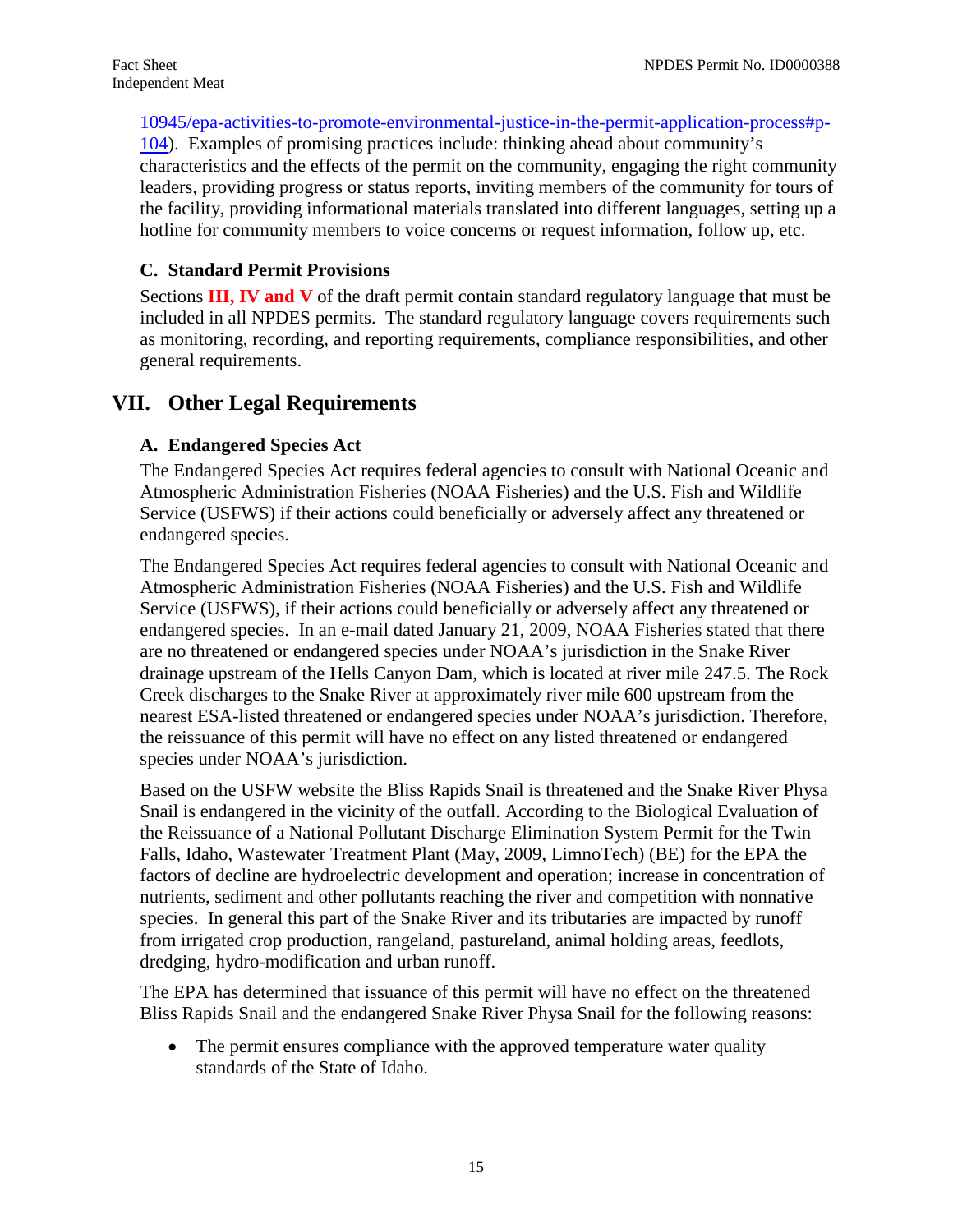- <span id="page-15-0"></span> • Continuous temperature monitoring to ensure compliance and to measure impacts to Rock Creek and to listed species.
- The rapid dispersion of temperature discharges and that temperature effects from point source discharges generally diminish downstream quickly as heat is added and removed from a waterbody through natural equilibrium processes. The effects of temperature are unlike the effects of chemical pollutants, which may remain unaltered in the water column and/or accumulate in sediments and aquatic organisms. (EPA Region 10 Guidance for Pacific Northwest State and Tribal Temperature Water Quality Standards, April 2003).
- Prohibition of any added chemicals

#### **B. Essential Fish Habitat**

 Management Act (January 21, 1999) requires the EPA to consult with NOAA Fisheries when a proposed discharge has the potential to adversely affect EFH (i.e., reduce quality and/or Essential fish habitat (EFH) is the waters and substrate (sediments, etc.) necessary for fish to spawn, breed, feed, or grow to maturity. The Magnuson-Stevens Fishery Conservation and quantity of EFH).

 discharges will have no effect on EFH. The EFH regulations define an adverse effect as any impact which reduces quality and/or quantity of EFH and may include direct (e.g. contamination or physical disruption), indirect (e.g. loss of prey, reduction in species' fecundity), site specific, or habitat-wide impacts, including individual, cumulative, or synergistic consequences of actions. There are no designated critical habitats for the listed Snake River snail species (The Snake River Aquatic Species Recovery Plan. Boise, Idaho, USFWS, 1995). For this reason the Independent Meat

## **C. State Certification**

 Section 401 of the CWA requires the EPA to seek State certification before issuing a final permit. As a result of the certification, the State may require more stringent permit conditions or additional monitoring requirements to ensure that the permit complies with water quality standards, or treatment standards established pursuant to any State law or regulation.

## **D. Permit Expiration**

The permit will expire five years from the effective date.

# **VIII. References**

 EPA. 1991. *Technical Support Document for Water Quality-based Toxics Control.* US Environmental Protection Agency, Office of Water, EPA/505/2-90-001.

EPA. 2010. *NPDES Permit Writers' Manual.* Environmental Protection Agency, Office of Wastewater Management, EPA-833-K-10-001.

U.S. Environmental Protection Agency, EPA Region 10. *Biological Evaluation of the Reissuance of a National Pollutant Discharge Elimination System Permit for the Twin Falls, Idaho, Wastewater Treatment Plant* (May, 2009, LimnoTech)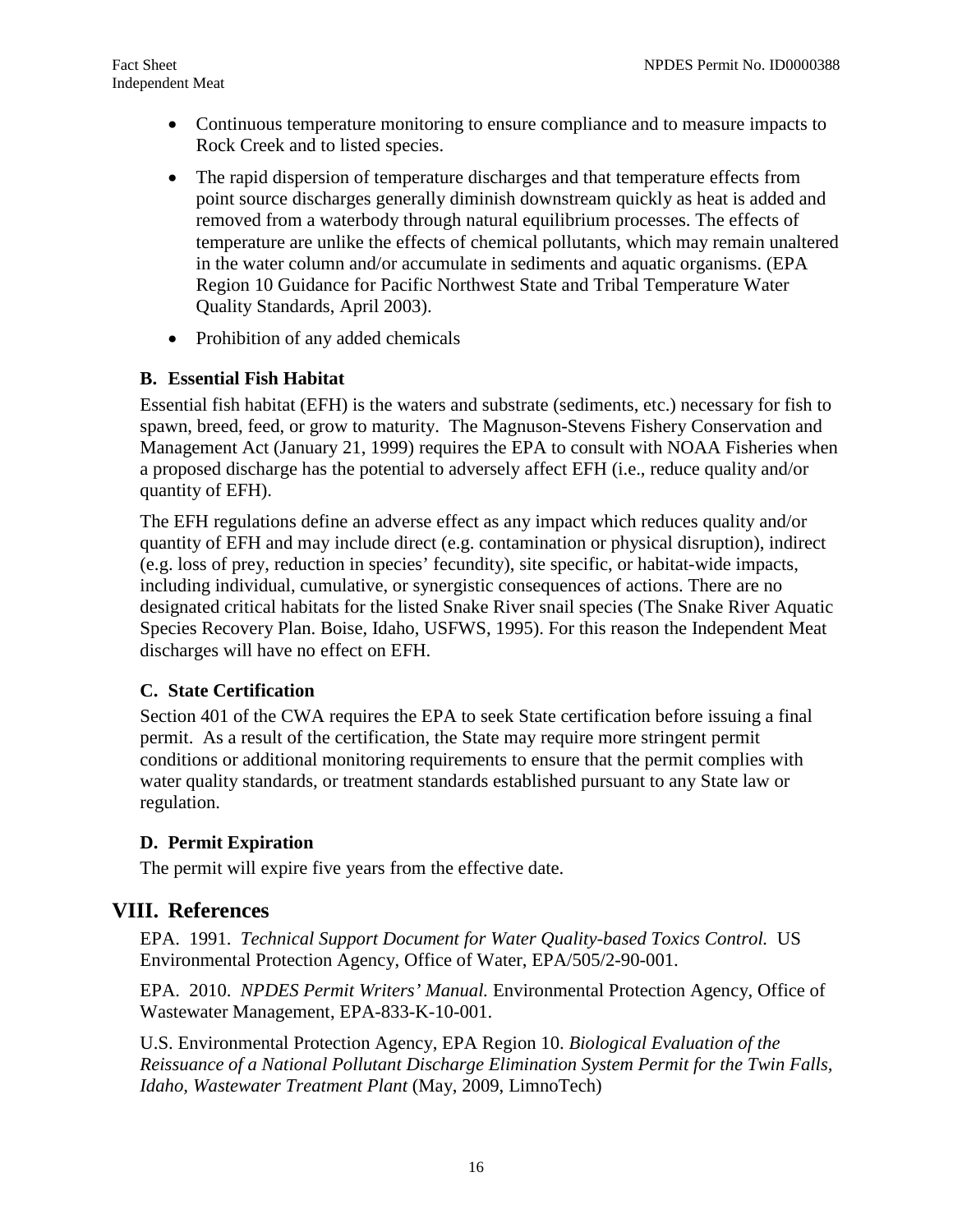

<span id="page-16-0"></span>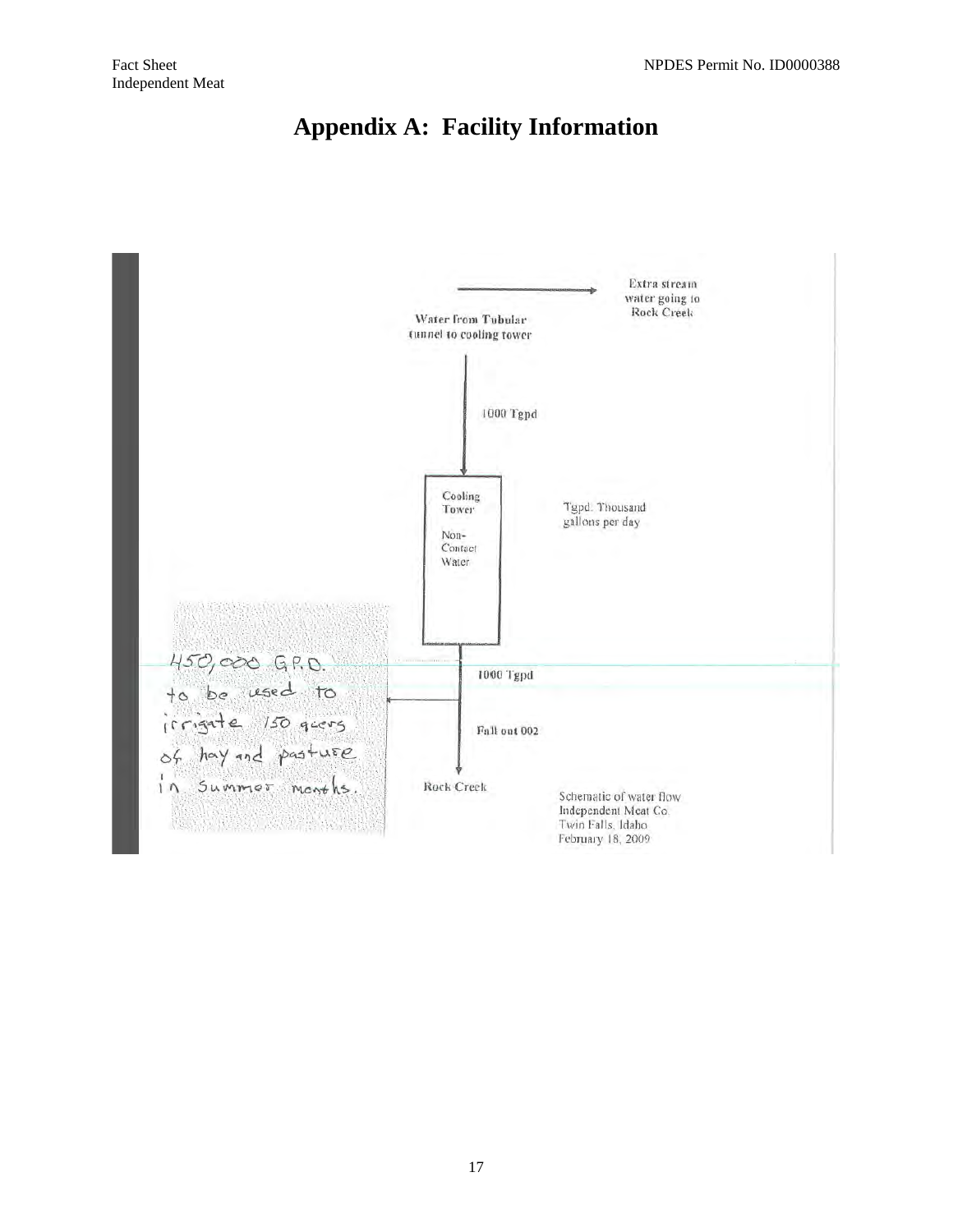$\mathcal{F}(\mathcal{C})$  , and  $\mathcal{F}(\mathcal{C})$ 

#### Independent Meat Co.; Twin Falls, Idaho Compliance Evaluation Inspection; September 18, 2013



Photo No. 1 - from Google Earth Pro (imagery date 09/08/2013) An aerial view of the Independent Meat Co (IMC) facility and Rock Creek

#### $11$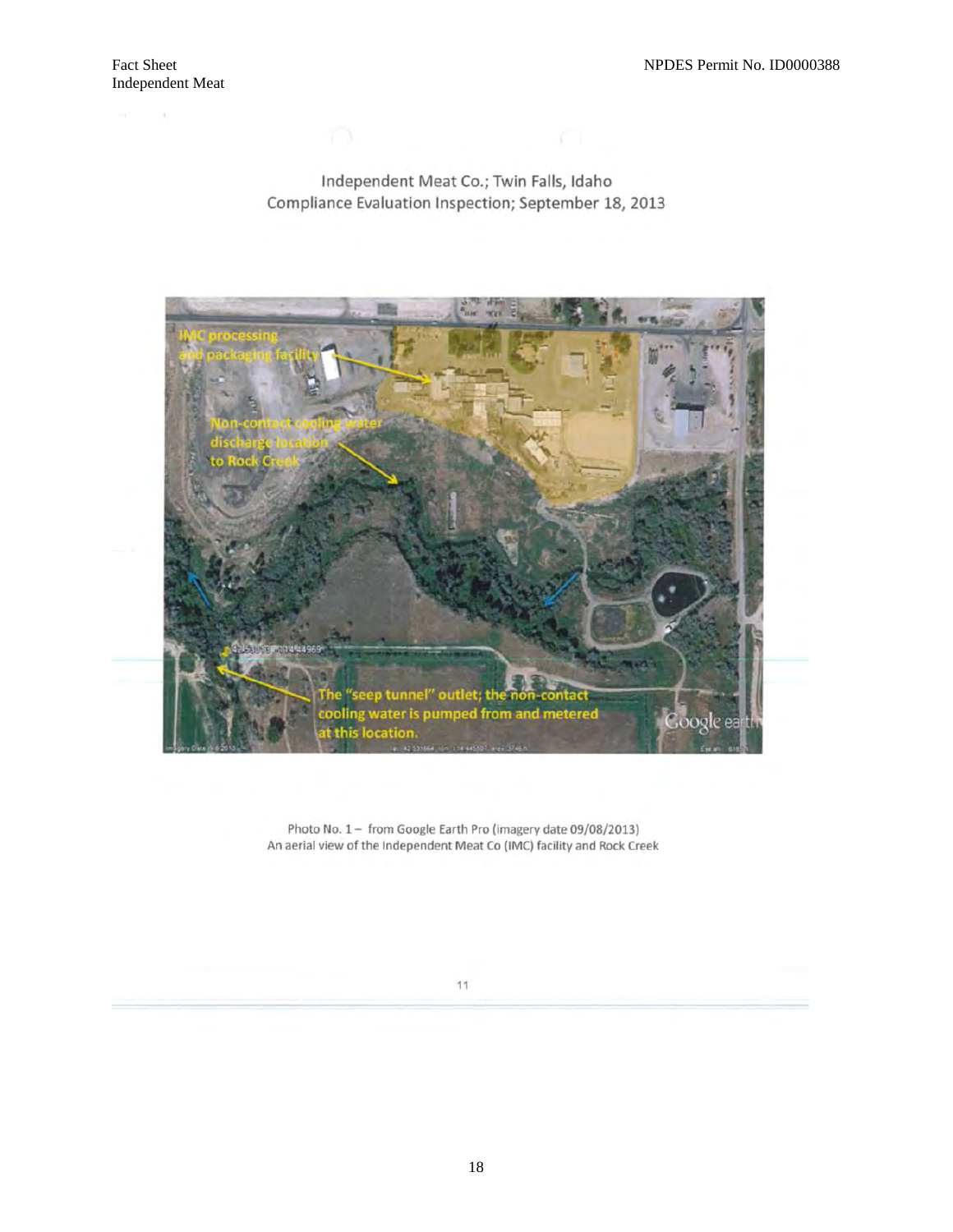

Independent Meat Co.; Twin Falls, Idaho Compliance Evaluation Inspection; September 18, 2013

Photo No. 4 (P1000204) Facing south from below and behind the IMC facility, the pipe conveying cooling water f seep tunnel to the intake side of the water-cooled condenser can be observed where it span:

**Effluent line** from the water cooled condenser to discharge location at **Rock Creek** 



Photo No. 5 (P1000209) Looking north from the area below the IMC facility, the influent and effluent lines transporting the non-contact cooling water are clearly visible.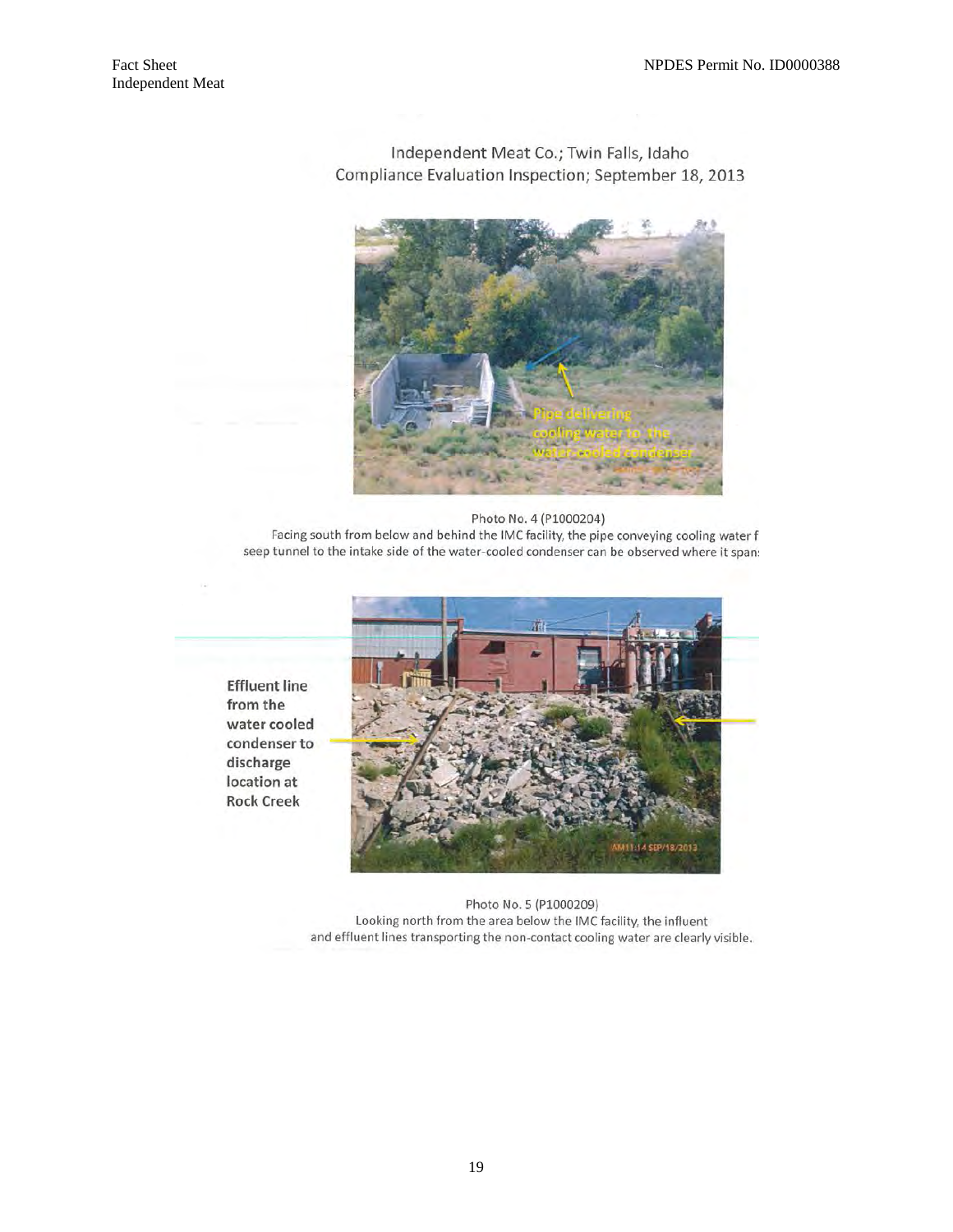Independent Meat Co.; Twin Falls, Idaho Compliance Evaluation Inspection; September 18, 2013

 $\mathbf{r}$  and  $\mathbf{r}$  and  $\mathbf{r}$  and  $\mathbf{r}$  and  $\mathbf{r}$  and  $\mathbf{r}$  and  $\mathbf{r}$ 



Photo No. 6 (P1000203) Cooling water enters the top of the five-tower water cooled condenser and flows from the cement tank at the bottom.



Photo No. 7 (P1000206) The non-contact cooling water flowing from the water cooled condenser is discharged to Rock Creek at this location.

 $14$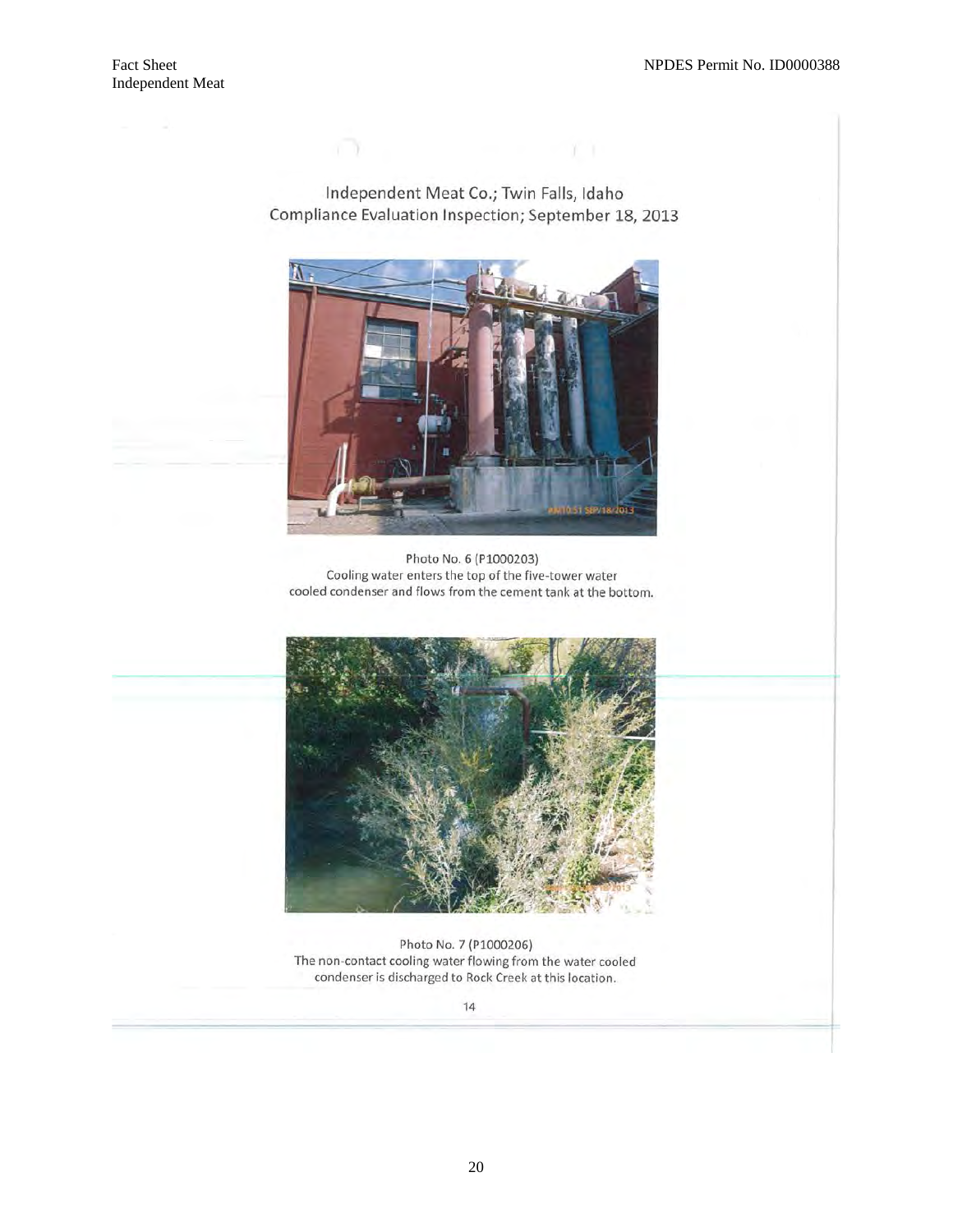# **Appendix B: Low Flow Conditions**

#### **A. Low Flow Conditions**

 limits. In general, IDEQ's water quality standards require the temperature criteria be evaluated The low flow conditions of a water body are used to determine water quality-based effluent at the following low flow receiving water conditions as defined below:

| Temperature for aquatic life                                                                           | 7-DADMax |  |  |  |  |
|--------------------------------------------------------------------------------------------------------|----------|--|--|--|--|
| The 7Q10 represents lowest average 7 consecutive day flow with an average recurrence frequency of once |          |  |  |  |  |
| in 10 years.                                                                                           |          |  |  |  |  |

The EPA determined critical low flows upstream of the discharge from the following USGS Station: USGS station 13092747 ROCK CREEK AB HWY 30/93 XING AT TWIN FALLS.

The estimated low flow for the station are presented in Table B-1.

| <b>Table B-1: Critical Flow</b> |      |  |
|---------------------------------|------|--|
| <b>Flows</b>                    | cfs  |  |
| Maximum 7-DADMax                | 31.8 |  |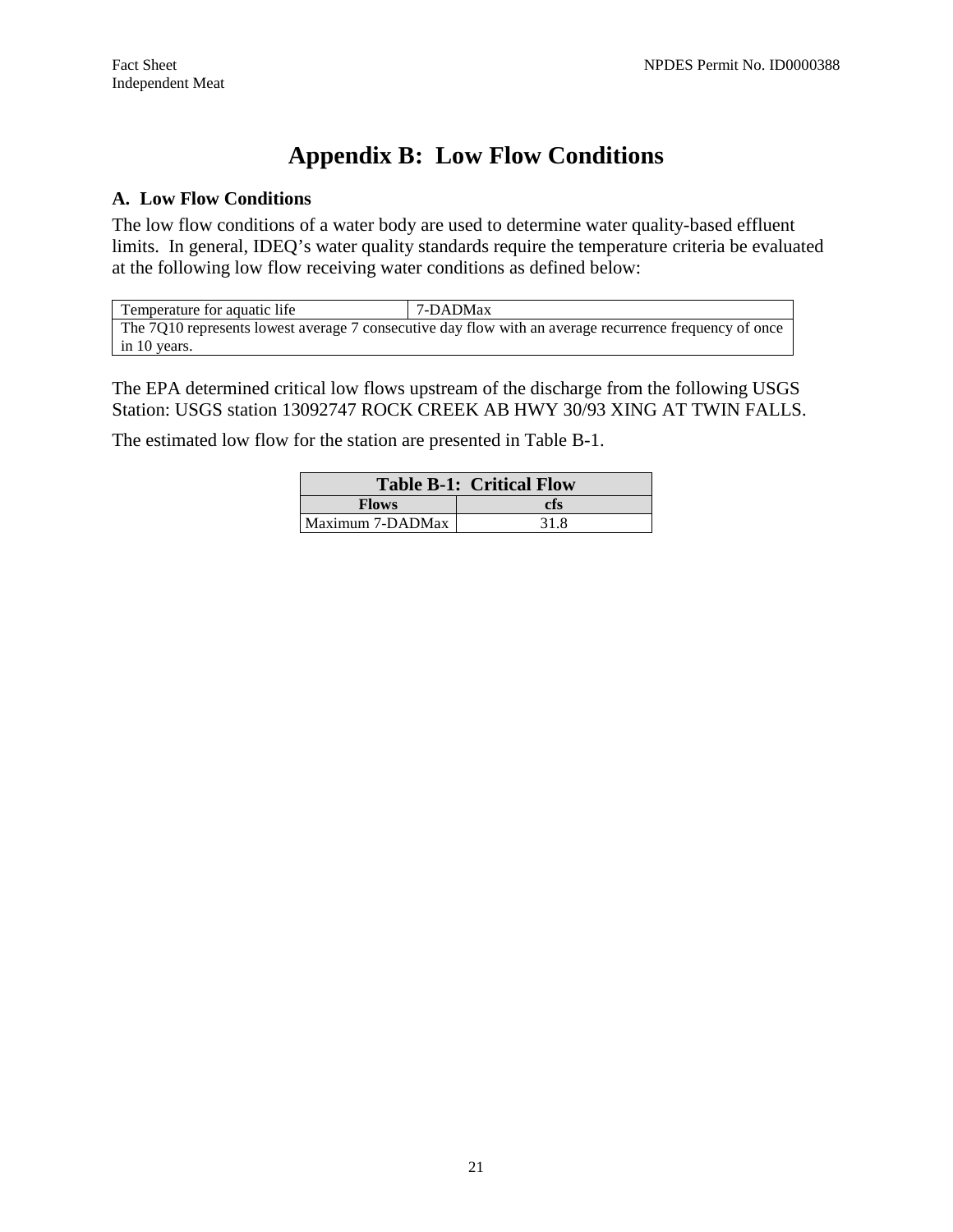# **Appendix C: Basis for Effluent Limits**

 The following discussion explains the derivation of technology and water quality based effluent limits proposed in the draft permit. Part A discusses technology-based effluent limits, Part B discusses water quality-based effluent limits in general and Part C discusses the effluent limits imposed due to the State's anti-degradation policy.

# **A. Technology-Based Effluent Limits**

# *Federal Secondary Treatment Effluent Limits*

 $301(b)(2)$ , Section  $402(a)(1)(B)$ , and in accordance with requirements established at 40 CFR 125. Because Independent Meat does not fit into an industrial category for which the EPA has developed technology-based requirements, the EPA may use best professional judgment (BPJ) to establish technology-based permit requirements, pursuant to authority established by CWA

# **B. Water Quality-based Effluent Limits**

# *Statutory and Regulatory Basis*

States. Section  $301(b)(1)(C)$  of the CWA requires the development of limitations in permits necessary to meet water quality standards. Discharges to State or Tribal waters must also comply with limitations imposed by the State or Tribe as part of its certification of NPDES permits under section 401 of the CWA. Federal regulations at 40 CFR 122.4(d) prohibit the issuance of an NPDES permit that does not ensure compliance with the water quality standards of all affected

The NPDES regulation (40 CFR 122.44(d)(1)) implementing Section  $301(b)(1)(C)$  of the CWA requires that permits include limits for all pollutants or parameters which are or may be discharged at a level which will cause, have the reasonable potential to cause, or contribute to an excursion above any State or Tribal water quality standard, including narrative criteria for water quality, and that the level of water quality to be achieved by limits on point sources is derived from and complies with all applicable water quality standards.

 met, and must be consistent with any available wasteload allocation. The regulations require the permitting authority to make this evaluation using procedures which account for existing controls on point and nonpoint sources of pollution, the variability of the pollutant in the effluent, species sensitivity (for toxicity), and where appropriate, dilution in the receiving water. The limits must be stringent enough to ensure that water quality standards are

## *Reasonable Potential Analysis*

 be discharged at a level which will cause, have the reasonable potential to cause, or contribute to an excursion above any State/Tribal water quality criterion, the EPA projects the receiving water When evaluating the effluent to determine if the pollutant parameters in the effluent are or may concentration (downstream of where the effluent enters the receiving water) for each pollutant of concern. The EPA uses the concentration of the pollutant in the effluent and receiving water and, if appropriate, the dilution available from the receiving water, to project the receiving water concentration. If the projected concentration of the pollutant in the receiving water exceeds the numeric criterion for that specific pollutant, then the discharge has the reasonable potential to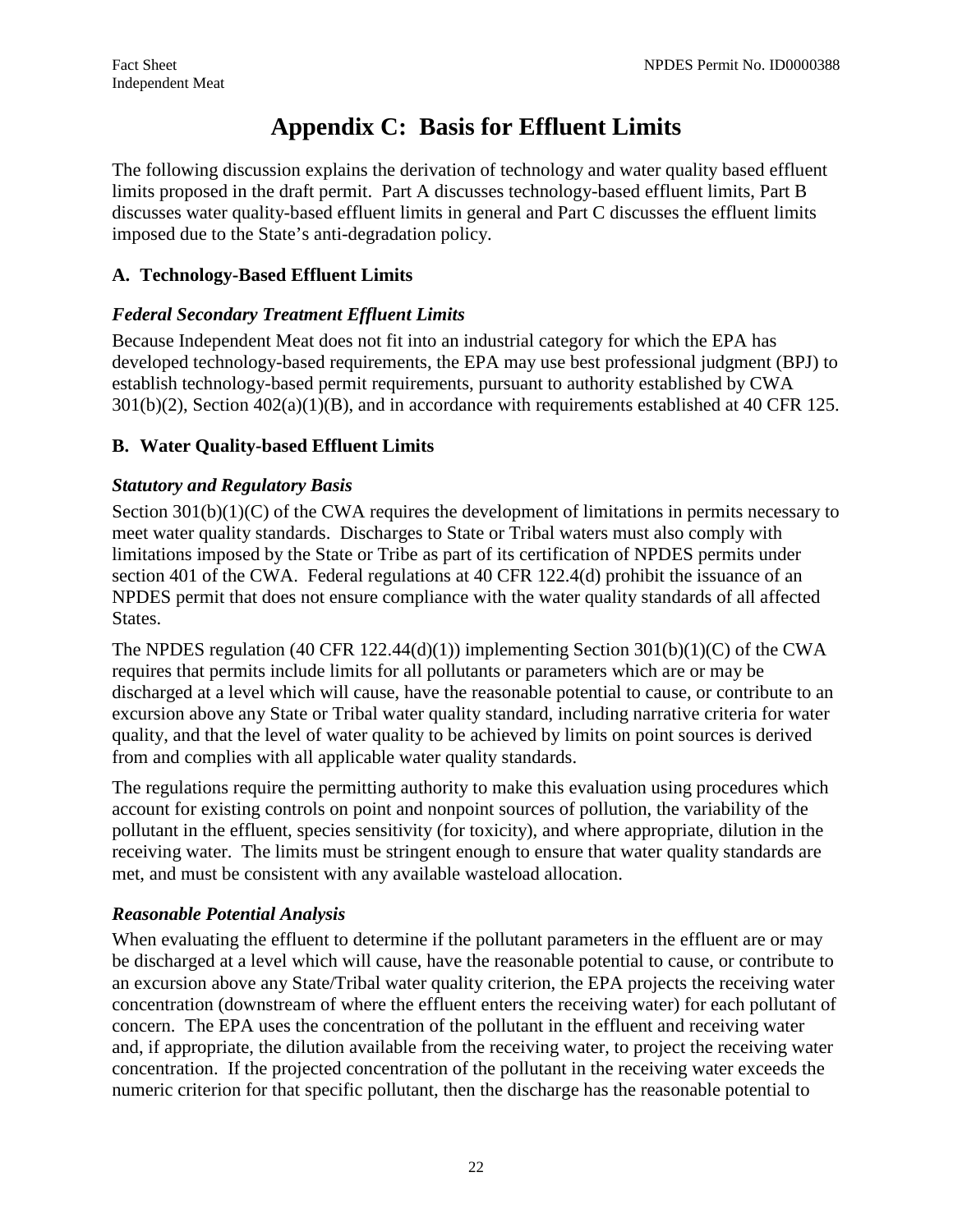cause or contribute to an excursion above the applicable water quality standard, and a water quality-based effluent limit is required.

mass loadings of the pollutant to the water body and will decrease treatment requirements. the designated uses of the water body. Mixing zones must be authorized by the State. Sometimes it may be appropriate to allow a small area of the receiving water to provide dilution of the effluent. These areas are called mixing zones. Mixing zone allowances will increase the Mixing zones can be used only when there is adequate receiving water flow volume and the concentration of the pollutant in the receiving water is less than the criterion necessary to protect

#### *Procedure for Deriving Water Quality-based Effluent Limits*

 allocation (WLA) for the pollutant. A wasteload allocation is the concentration or loading of a water quality standards in the receiving water. Wasteload allocations are determined in one of The first step in developing a water quality-based effluent limit is to develop a wasteload pollutant that the permittee may discharge without causing or contributing to an exceedance of the following ways:

#### 1. TMDL-Based Wasteload Allocation

Where the receiving water quality does not meet water quality standards, the wasteload allocation is generally based on a TMDL developed by the State. A TMDL is a determination of the amount of a pollutant from point, non-point, and natural background sources that may be discharged to a water body without causing the water body to exceed the criterion for that pollutant. Any loading above this capacity risks violating water quality standards.

 that a water body can assimilate without exceeding water quality standards). The next step is to To ensure these waters will come into compliance with water quality standards Section 303(d) of the CWA requires States to develop TMDLs for those water bodies that will not meet water quality standards even after the imposition of technology-based effluent limitations. The first step in establishing a TMDL is to determine the assimilative capacity (the loading of pollutant divide the assimilative capacity into allocations for non-point sources (load allocations), point sources (wasteload allocations), natural background loadings, and a margin of safety to account for any uncertainties. Permit limitations are then developed for point sources that are consistent with the wasteload allocation for the point source.

2. Mixing zone based WLA

When the State authorizes a mixing zone for the discharge, the WLA is calculated by using a simple mass balance equation. The equation takes into account the available dilution provided by the mixing zone, and the background concentrations of the pollutant. The WLAs for temperature were derived using a mixing zone.

3. Criterion as the Wasteload Allocation

effluent discharge will not contribute to an exceedance of the criteria.<br>
<sup>23</sup> In some cases a mixing zone cannot be authorized, either because the receiving water is already at, or exceeds, the criterion, the receiving water flow is too low to provide dilution, or the facility can achieve the effluent limit without a mixing zone. In such cases, the criterion becomes the wasteload allocation. Establishing the criterion as the wasteload allocation ensures that the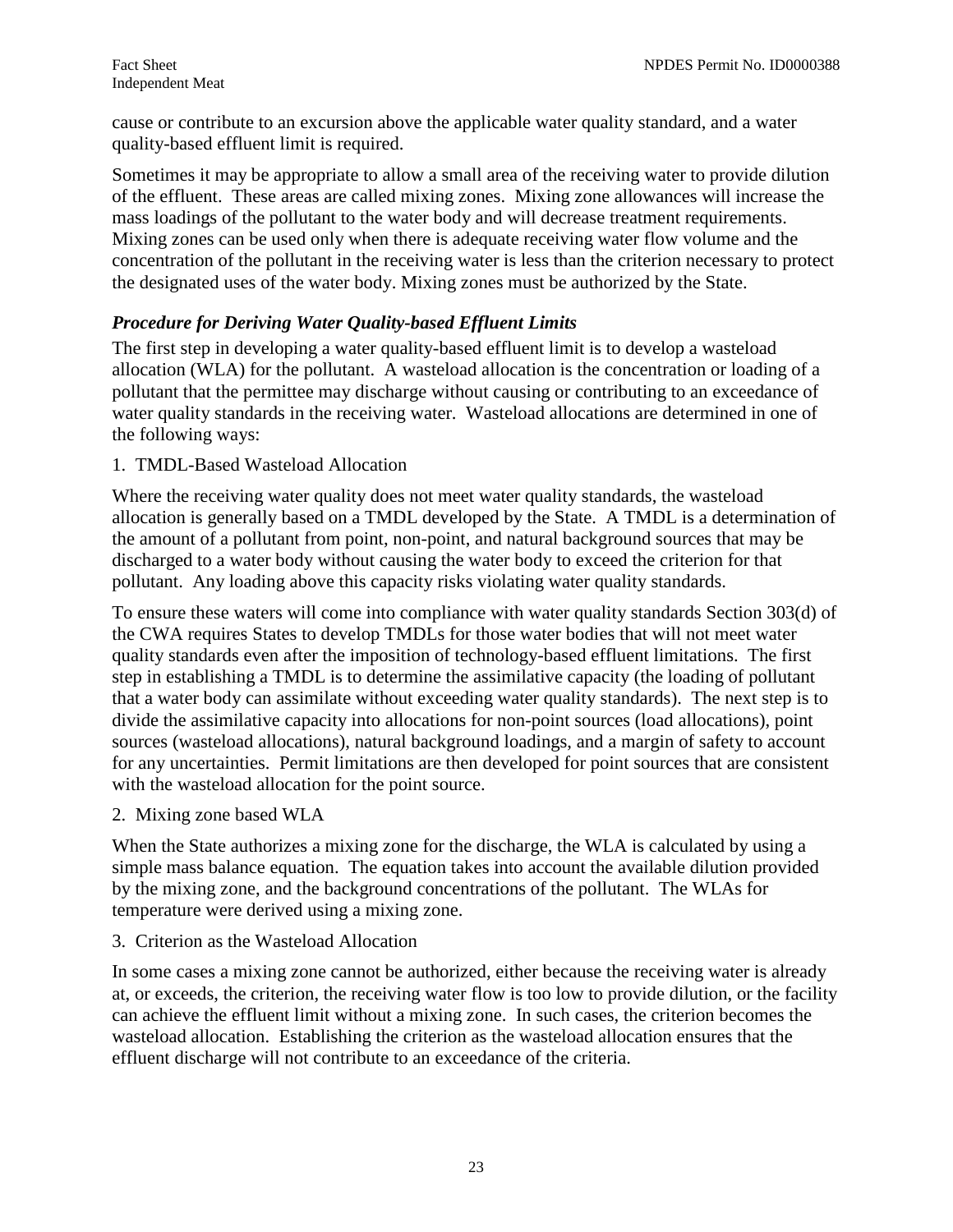of 19°C and the spawning season standard of 9°C Rock Creek already exceeds the temperature This is the case for Independent Meat. The 95<sup>th</sup> percentile receiving water temperature as measured at the USGS station 13092747 ROCK CREEK AB HWY 30/93 XING AT TWIN FALLS ID is 20°C. Since this is greater than the maximum daily average water quality standard criterion and a mixing zone cannot be authorized. The water quality-based effluent limitation is therefore established at the criterion of a maximum daily average of 19°C and during the salmonid spawning season a maximum daily average of 9°C.

 their leased hay fields during the spring, summer and fall seasons to eliminate violating the water quality standard for temperature. Approximately 150 acres of hay ground and pasture are available for utilizing the cooling water to irrigate. To meet this limit Independent Meat is planning to use the non-contact cooling water to irrigate available for utilizing the cooling water to irrigate. 24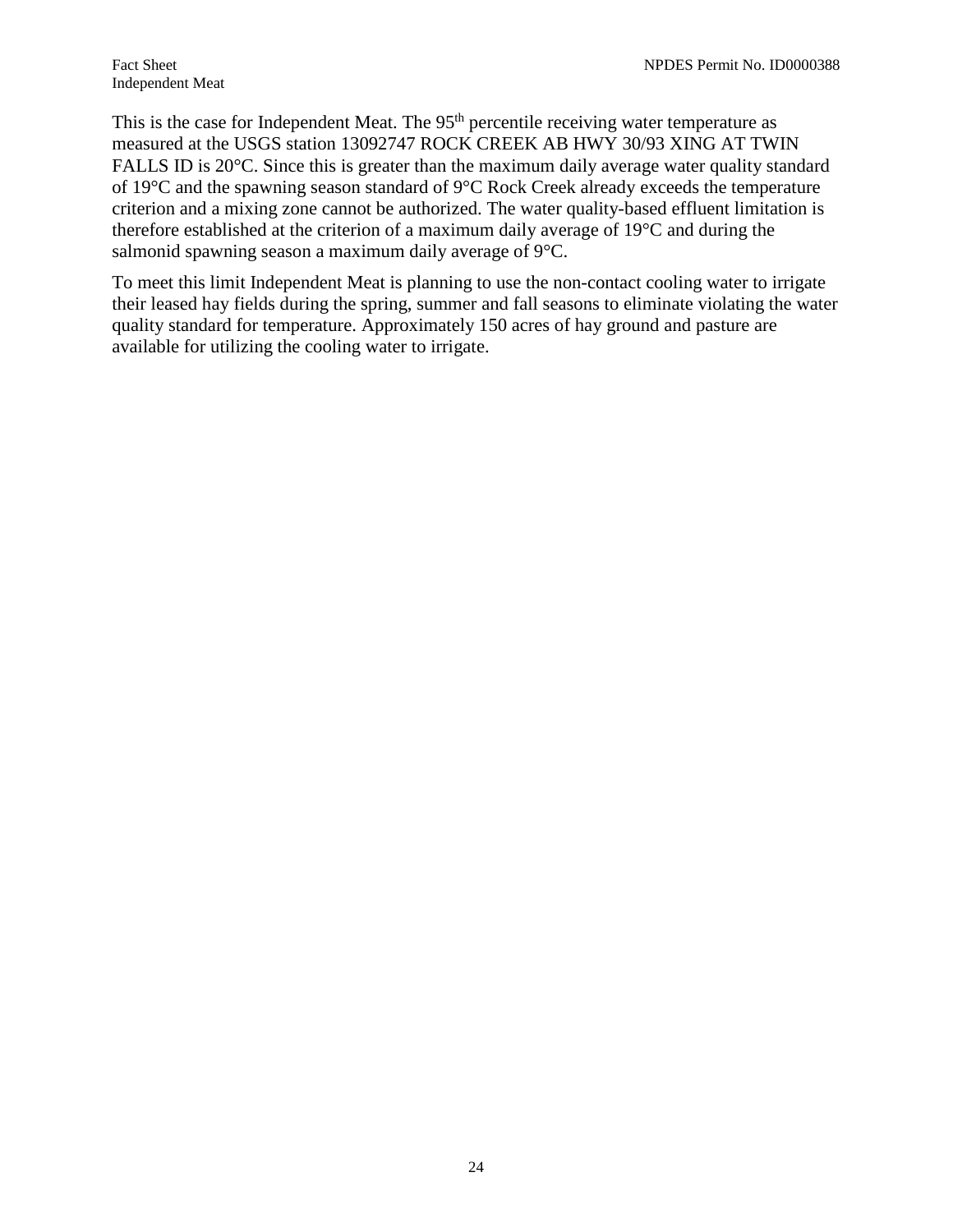# <span id="page-24-0"></span>**Appendix D: Reasonable Potential and Water Quality-Based Effluent Limit Calculations**

 quality-based effluent limits (WQBELs) in the draft permit were calculated. Part A of this appendix explains the process the EPA has used to determine if the discharge authorized in the draft permit has the reasonable potential to cause or contribute to a violation of Washington's federally approved water quality standards. Part B demonstrates how the water

#### **A. Reasonable Potential Analysis**

maximum projected receiving water concentration to the water quality criteria for that pollutant. The EPA uses the following method from the Department of Ecology 'process described in the *Technical Support Document for Water Quality-based Toxics Control* (EPA, 1991) to determine reasonable potential. To determine if there is reasonable potential for the discharge to cause or contribute to an exceedance of water quality criteria for a given pollutant, the EPA compares the If the projected receiving water concentration exceeds the criteria, there is reasonable potential, and a water quality-based effluent limit must be included in the permit. This following section discusses how the maximum projected receiving water concentration is determined

average standard for temperature of 19  $^{\circ}$ C (66  $^{\circ}$ F). As shown on the chart below, during the summer, discharges exceed the IDEQ maximum daily

#### *Maximum Projected Effluent Concentration*

 A mixing zone cannot be used in the determination of the effluent to cause a violation of the water quality standards.

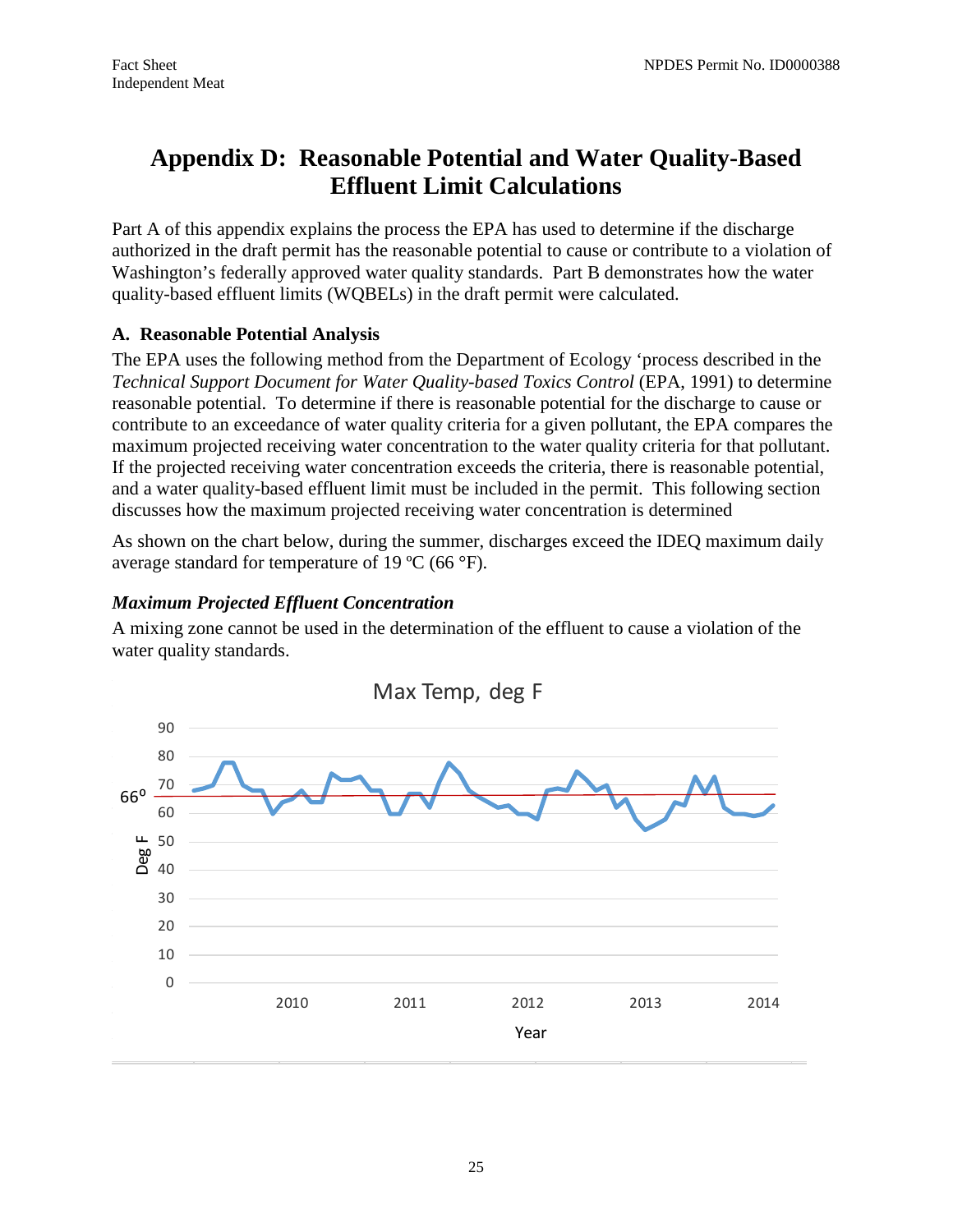#### **Freshwater Temperature Reasonable Potential**

 IDAPA 58.01.02.250.02.b.: IDEQ Surface Water Quality Criteria for Aquatic Live Use Designation

"Water temperatures of twenty-two (22) degrees C or less with a maximum daily average of no greater than nineteen (19) degrees C."

And:

IDAPA 58.01.02.250.01.f:

 records of the Idaho Department of Fish and Game, and other appropriate records of spawning "Salmonid Spawning. The Department shall determine spawning periods on a waterbody specific basis taking into account knowledge of local fisheries biologists, published literature, and incubation, as further described in the current version of the "Water Body Assessment Guidance" published by the Idaho Department of Environmental Quality. Waters designated for salmonid spawning, in areas used for spawning and during the time spawning and incubation occurs, are not to vary from the following characteristics due to human activities…

(ii) Water temperatures of thirteen (13) degrees C or less with a maximum daily average no greater than nine (9) degrees C.

Spawning Season: April, September and October (Upper Snake Rock – Five Year Review (Page 8, Idaho Department of Environmental Quality, April 2010)

 do not exist in Rock Creek (e-mail from Balthasar Buhidar, Ph.D., July 21, 2015 citing input The salmonids in Rock Creek are Brown Trout, Native Trout and Rainbow Trout. Bull Trout from the Idaho Department of Fish and Game and the US Fish and Wildlife Service)

|                                                      | <b>Cold Water</b> |                                                       |
|------------------------------------------------------|-------------------|-------------------------------------------------------|
|                                                      | <b>Critera</b>    |                                                       |
| <b>INPUT</b>                                         |                   | <b>Data Source</b>                                    |
| Chronic Dilution Factor at Mixing Zone Boundary      | 1.0               | <b>USGS</b>                                           |
| Ambient Temperature (T) (Upstream Background)        | 20.0 °C           | 95th Percentile based on permittee or                 |
|                                                      |                   | USGS data                                             |
| Effluent Temperature                                 | 24.0 °C           | 95th Percentile of monthly daily max                  |
|                                                      |                   | effluent based on daily max per DMR                   |
|                                                      |                   | data                                                  |
| Aquatic Life Temperature WQ Criterion in Fresh Water | 19.0 °C           | Lowest daily max criteria                             |
| <b>OUTPUT</b>                                        |                   |                                                       |
| Temperature at Chronic Mixing Zone Boundary:         | 24.0 $^{\circ}$ C | Mass balance                                          |
| Incremental Temperature Increase or decrease:        | 4.0 $\degree$ C   | WQS 401.c - allow for maximum of $0.3$ <sup>o</sup> C |
|                                                      |                   | rise in receiving water temperature.                  |

#### Reasonable Potential

The discharge has reasonable potential to cause or contribute to an exceedance of water quality criteria if the maximum projected temperature at the edge of the mixing zone exceeds the most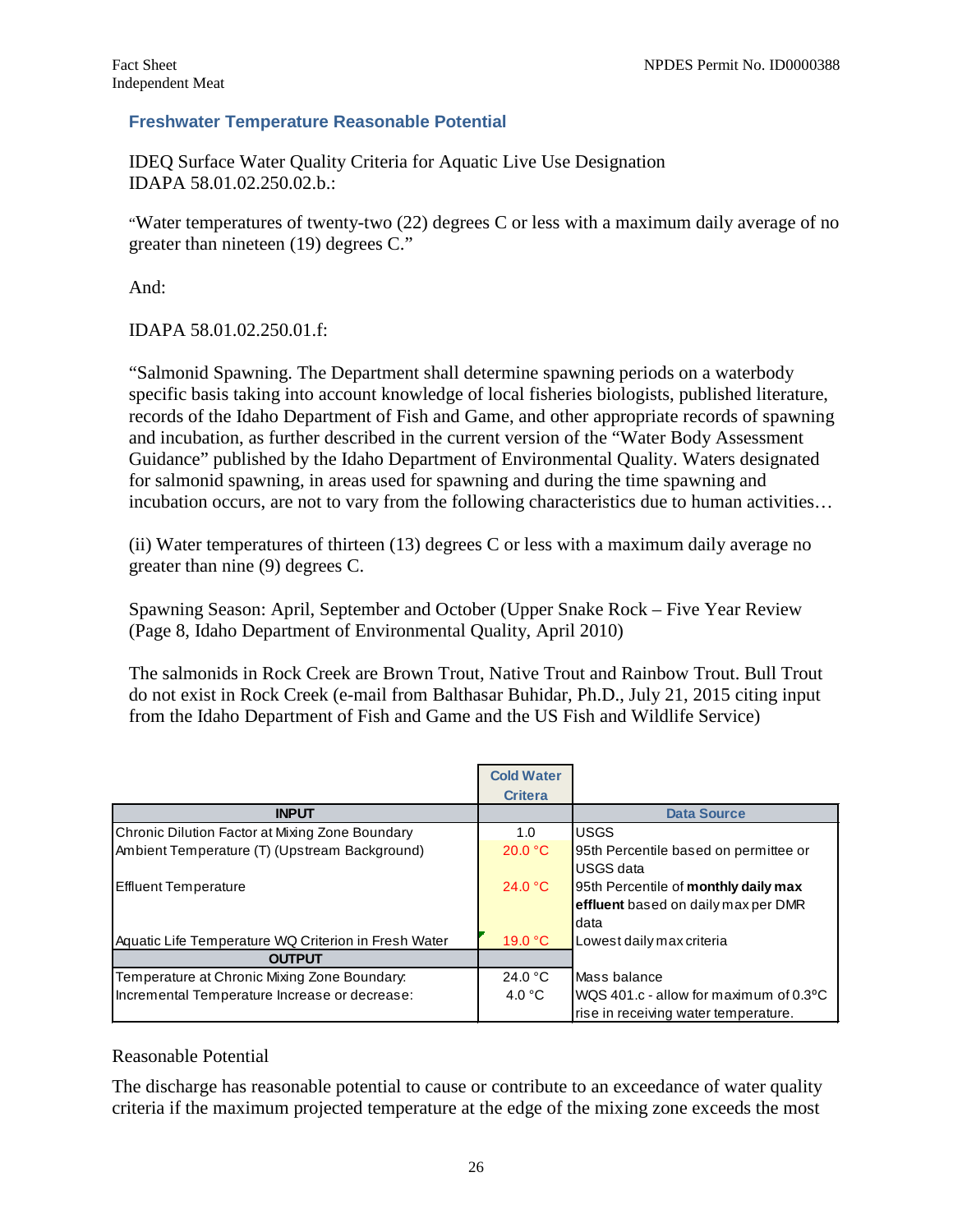stringent criterion for temperature. Since no mixing zone can be granted the reasonable potential is determined at the end of pipe.

#### *Results of Reasonable Potential Calculations*

 are established at the end of the discharge pipe or from the effluent stream after the last treatment unit prior to discharge into Rock Creek as follows: It is determined that temperature has a reasonable potential to cause or contribute to an exceedance of water quality criteria for temperature. Since a mixing zone is not allowed Independent Meat must meet the water quality standard at the end of pipe. Effluent limitations

|                                      |              | <b>Effluent Limitation</b> |
|--------------------------------------|--------------|----------------------------|
| <b>Parameter</b>                     | <b>Units</b> | <b>Maximum Daily</b>       |
| Temperature                          | $\circ$      | $27^1 (80^{\circ}F)$       |
| Temperature May 1-August 31          | ം            | 192                        |
| Temperature November 1 – March 31    |              | 1 Q <sup>2</sup>           |
| Temperature April 1- April 30        | $\sim$       | $\Omega^2$                 |
| Temperature September 1 – October 31 |              |                            |

1 Interim limit lasting one year from the effective date of the permit <sup>2</sup>Limit to be achieved within one year of the effective date of the permit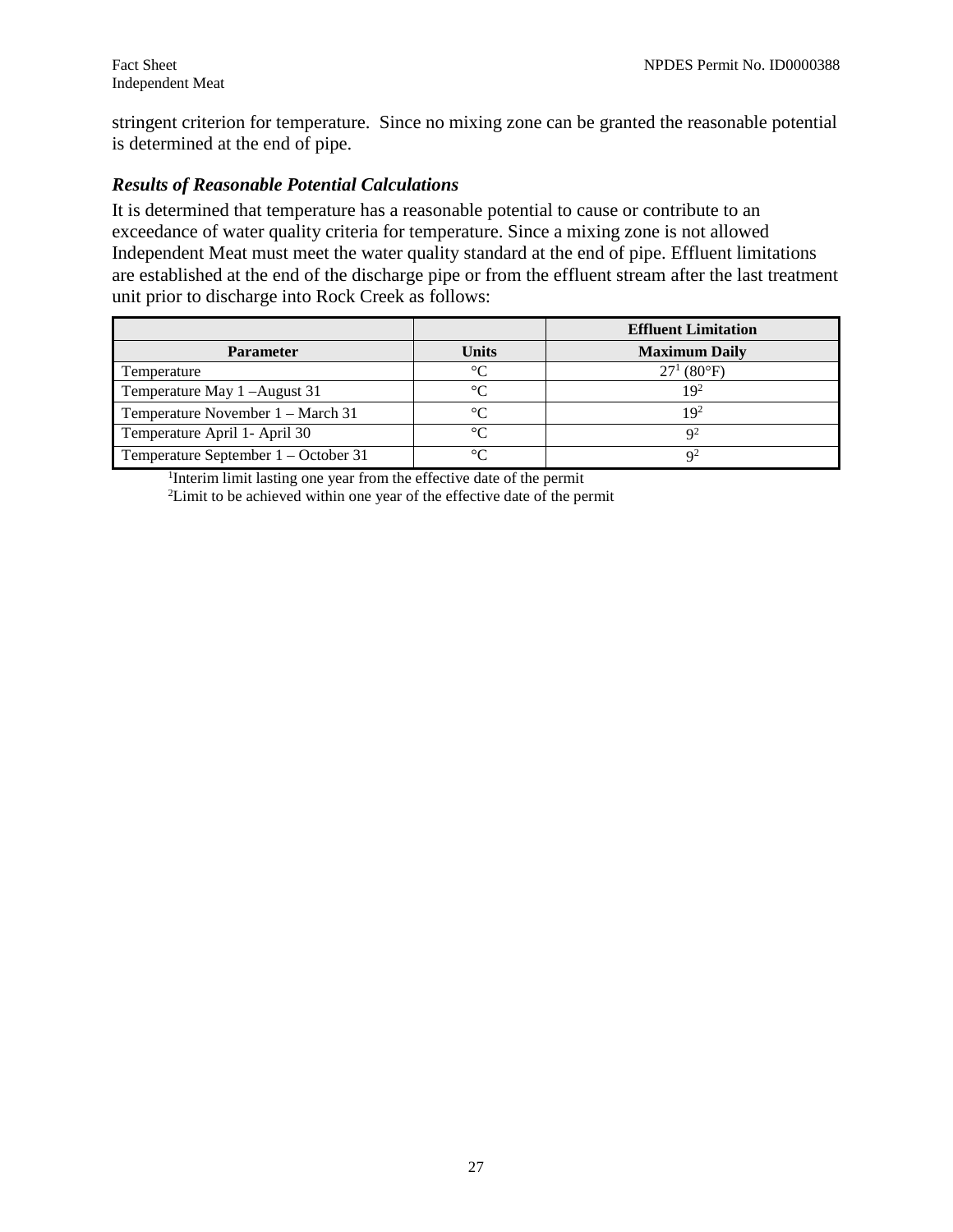# **Appendix E –IDEQ Draft 401 Certification**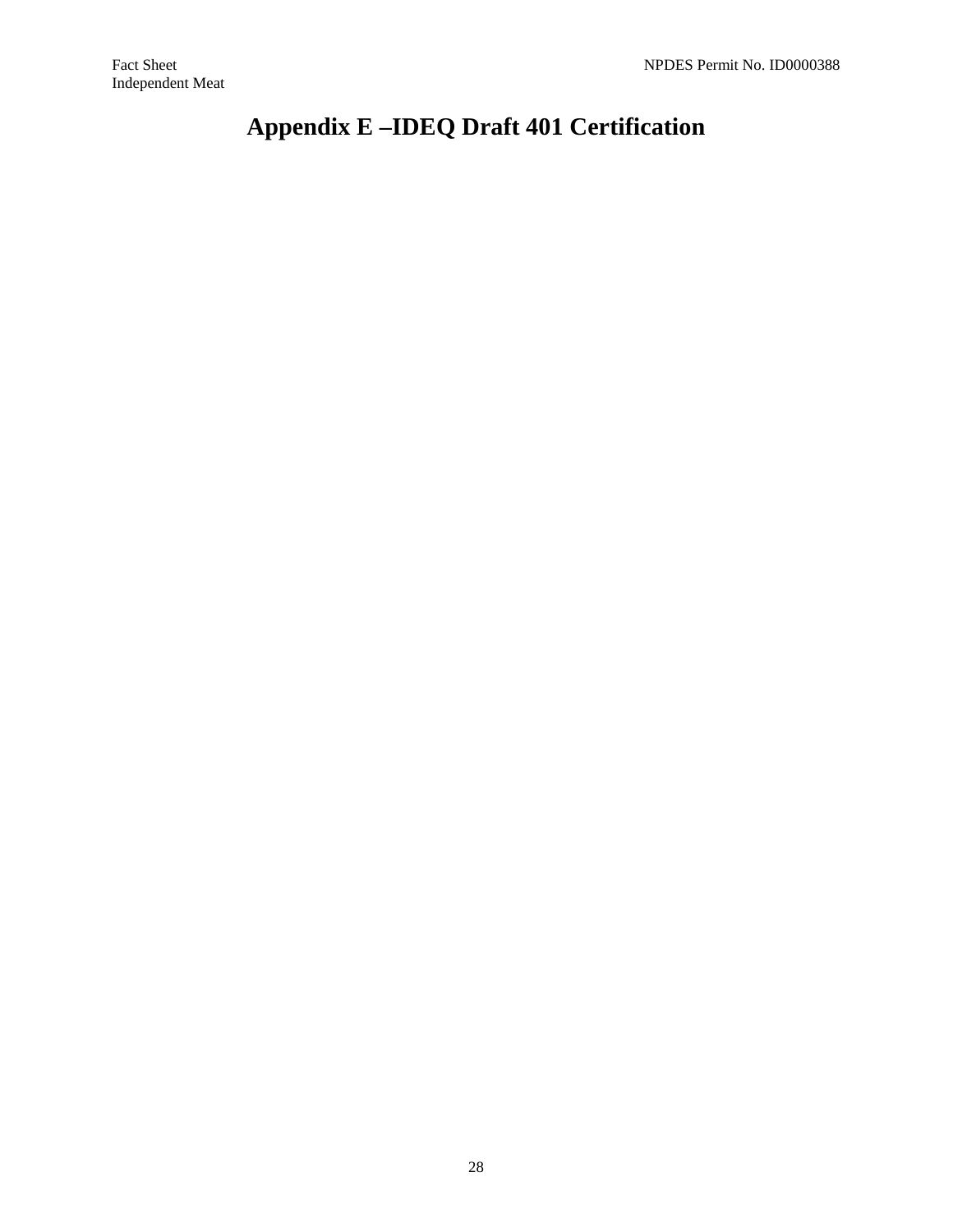

Idaho Department of Environmental Quality Draft §401 Water Quality Certification

September 10, 2015

#### NPDES Permit Number(s): ID-0000388 / Independent Meat

#### Receiving Water Body: Rock Creek

Pursuant to the provisions of Section  $401(a)(1)$  of the Federal Water Pollution Control Act (Clean Water Act), as amended; 33 U.S.C. Section  $1341(a)(1)$ ; and Idaho Code §§ 39-101 et seq. and 39-3601 et seq., the Idaho Department of Environmental Quality (DEQ) has authority to review National Pollutant Discharge Elimination System (NPDES) permits and issue water quality certification decisions.

Based upon its review of the above-referenced permit and associated fact sheet, DEQ certifies that if the permittee complies with the terms and conditions imposed by the permit along with the conditions set forth in this water quality certification, then there is reasonable assurance the discharge will comply with the applicable requirements of Sections 301, 302, 303, 306, and 307 of the Clean Water Act, the Idaho Water Quality Standards (WQS) (IDAPA 58.01.02), and other appropriate water quality requirements of state law.

This certification does not constitute authorization of the permitted activities by any other state or federal agency or private person or entity. This certification does not excuse the permit holder from the obligation to obtain any other necessary approvals, authorizations, or permits.

# Antidegradation Review

The WQS contain an antidegradation policy providing three levels of protection to water bodies in Idaho (IDAPA 58.01.02.051).

- Tier 1 Protection. The first level of protection applies to all water bodies subject to Clean Water Act jurisdiction and ensures that existing uses of a water body and the level of water quality necessary to protect those existing uses will be maintained and protected  $(IDAPA 58.01.02.051.01; 58.01.02.052.01)$ . Additionally, a Tier 1 review is performed for all new or reissued permits or licenses (IDAPA 58.01.02.052.07).
- Tier 2 Protection. The second level of protection applies to those water bodies considered high quality and ensures that no lowering of water quality will be allowed unless deemed necessary to accommodate important economic or social development (IDAPA 58.01.02.051.02; 58.01.02.052.08).
- Tier 3 Protection. The third level of protection applies to water bodies that have been designated outstanding resource waters and requires that activities not cause a lowering·· of water quality (IDAPA 58.01.02.051.03; 58.01.02.052.09).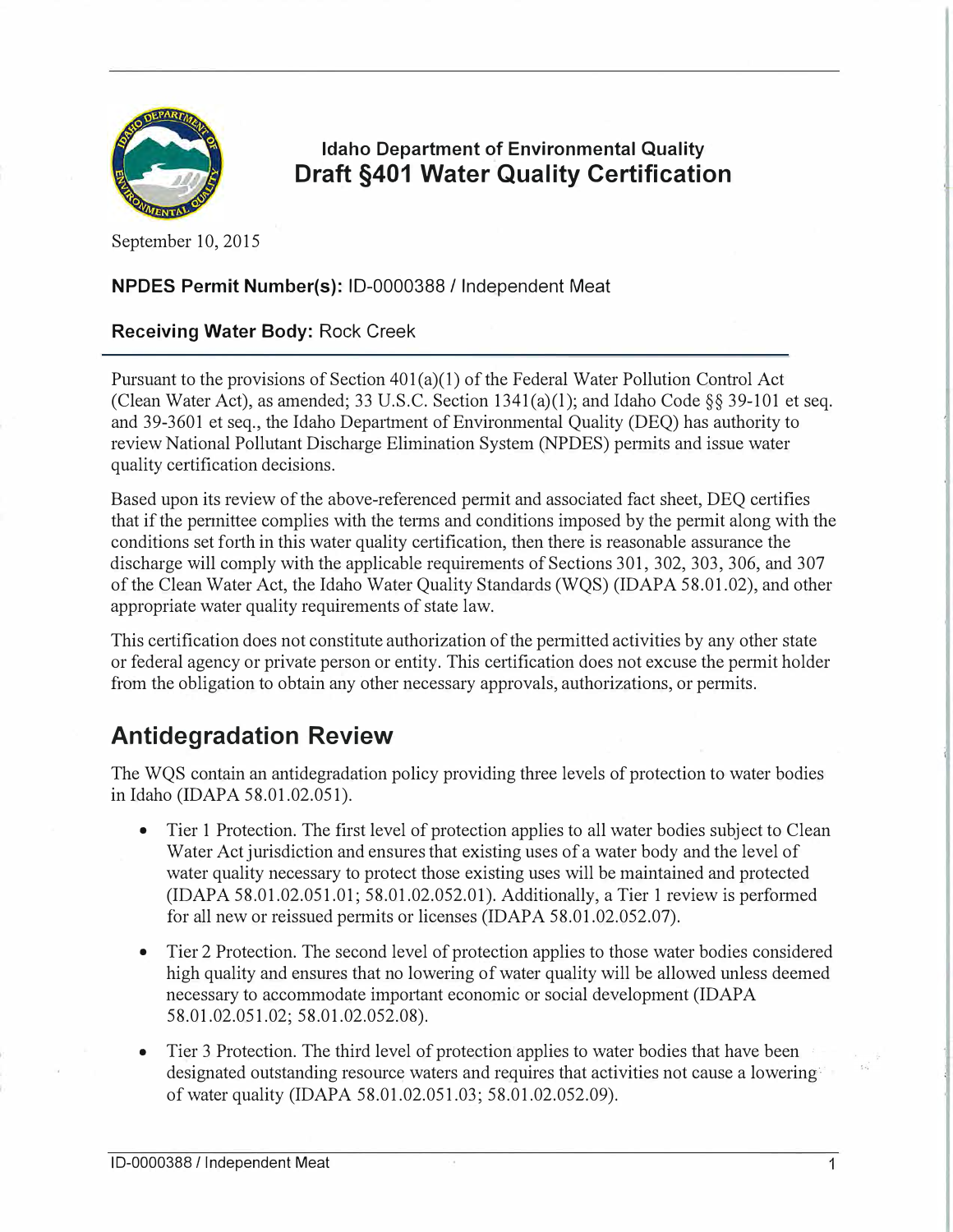DEQ is employing a water body by water body approach to implementing Idaho's antidegradation policy. This approach means that any water body fully supporting its beneficial uses will be considered high quality (IDAPA 58.01.02.052.05.a). Any water body not fully supporting its beneficial uses will be provided Tier 1 protection for that use, unless specific circumstances warranting Tier 2 protection are met (IDAPA 58.01.02.052.05.c). The most recent federally approved Integrated Report and supporting data are used to determine support status and the tier of protection (IDAPA 58.01.02.052.05).

# Pollutants of Concern

The Independent Meat Company discharges the following pollutants of concern: water temperature from non-contact cooling water. Effluent limits have been developed for temperature (to commence on January 01, 2017). No effluent limits are proposed for other parameters as temperature is the only parameter of concern.

# Receiving Water Body Level of Protection

The Independent Meat Company discharges to the Rock Creek waterbody within the Upper Snake Rock Subbasin assessment units (AUs) IDl 7040212SK013\_04 and IDl 7040212SK013\_05 (Rock Creek-River Mile 25 [Township 11 South, Range 18 East, Section 36] to mouth). These AUs have the following similar designated beneficial uses: cold water aquatic life, salmonid spawning, and primary & secondary contact recreation. In addition to these uses, all waters of the state are protected for agricultural and industrial water supply, wildlife habitat, and aesthetics (IDAPA 58.01.02.100).

The AU is listed in Category 4 of the 2012 Integrated Report. The aquatic life use is impaired. So also is the primary contact recreation. Causes of impairment for both A Us include fecal coliform, total phosphorus, sedimentation/siltation, total suspended solids, and other flow regime alterations. As such, DEQ will provide Tier 1 protection (IDAPA 58.01.02.051.01) for the aquatic life use and for the contact recreation use as an appropriate level of protection use using information available at this time (IDAPA 58.01.02.052.05.c).

# Protection and Maintenance of Existing Uses (Tier 1 Protection)

As noted above, a Tier 1 review is performed for all new or reissued permits or licenses, applies to all waters subject to the jurisdiction of the Clean Water Act, and requires demonstration that existing uses and the level of water quality necessary to protect existing uses shall be maintained and protected. In order to protect and maintain designated and existing beneficial uses, a permitted discharge must comply with narrative and numeric criteria of the Idaho WQS, as well as other provisions of the WQS such as Section 055, which addresses water quality limited waters. The numeric and narrative criteria in the WOS are set at levels that ensure protection of designated beneficial uses. The effluent limitations and associated requirements contained in the Independent Meat Company permit are set at levels that ensure compliance with the narrative and numeric criteria in the WQS.

Water bodies not supporting existing or designated beneficial uses must be identified as water quality limited, and a total maximum daily load (TMDL) must be prepared for those pollutants causing impairment. A central purpose of TMDLs is to establish wasteload allocations for point  $\zeta_{\rm eff}$  ,  $\tau$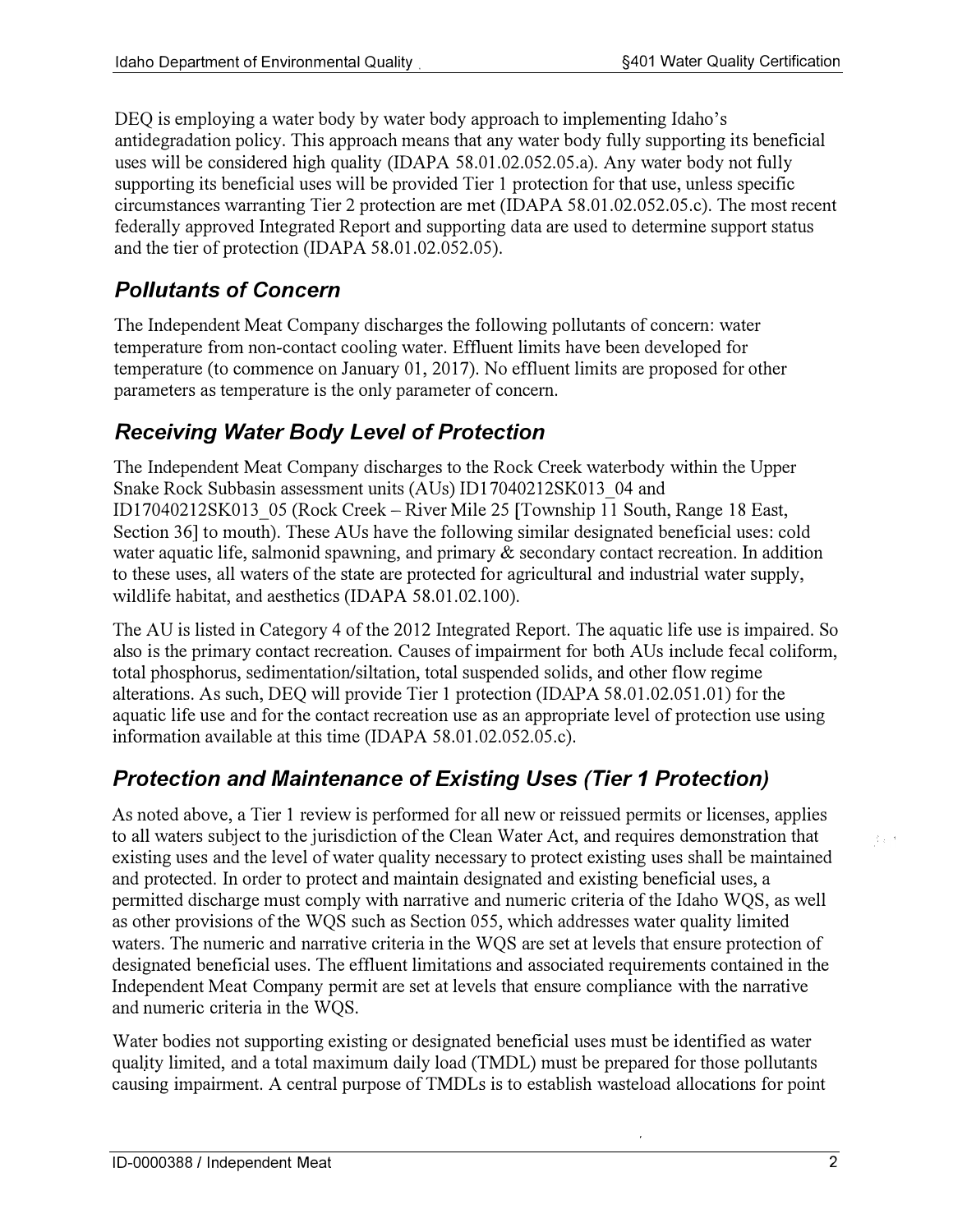source discharges, which are set at levels designed to help restore the water body to a condition that supports existing and designated beneficial uses. Discharge permits must contain limitations that are consistent with wasteload allocations in the approved TMDL.

Prior to the development of the TMDL, the WQS require the application of the antidegradation policy and implementation provisions to maintain and protect uses (IDAPA 58.01.02.055.04).

The EPA-approved Upper Snake Rock TMDL and Upper Snake Rock TMDL Modification (2000 and 2005, respectively) establish wasteload allocations for bacteria, total suspended solids, sedimentation/siltation and total phosphorus. These wasteload allocations are designed to ensure the Rock Creek waterbody will achieve the water quality necessary to support its existing and designated aquatic life beneficial uses and comply with the applicable numeric and narrative criteria. However, a temperature TMDL was not developed because water temperature was not listed as a pollutant-of-concern. So EPA established end-of-pipe limitations based on the numeric WQS for temperature. Consequently, the effluent limitations and associated requirements contained in the Independent Meat Company NPDES permit are set at levels that comply with the numeric WQS for the aquatic life beneficial use of Rock Creek.

In sum, the effluent limitations and associated requirements contained in the Independent Meat Company NPDES permit are set at levels that ensure compliance with the narrative and numeric criteria in the WQS for temperature; and the wasteload allocations established in the Upper Snake Rock TMDL and Upper Snake Rock TMDL Modification (2000 and 2005, respectively) for the other pollutants (bacteria, TSS and TP). Therefore, DEO has determined the permit will protect and maintain existing and designated beneficial uses in the Rock Creek waterbody in compliance with the Tier 1 provisions of Idaho's WQS (IDAPA 58.01.02.051.01 and 58.01.02.052.07). As such, DEQ will provide Tier 1 protection (IDAPA 58.01.02.051.01) for contact recreation use and provide and a Tier 1 protection for aquatic life use. Tier 2 protection does not apply because contact recreation is not supporting and this requires only Tier 1 protection.

# Conditions Necessary to Ensure Compliance with Water Quality Standards or Other Appropriate Water Quality Requirements of State Law

Temperature limitations for the facility are based on the discharge of the facility into Rock Creek. At the point of discharge, Rock Creek is protected for the following designated uses: cold water aquatic life, salmonid spawning, primary contact recreation and secondary contact recreation (IDAPA 58.01.02.150.14). In addition, the Idaho WQS state that all waters of the State of Idaho are protected for industrial and agricultural water supply (Section 100.03.b and c), wildlife (Section 100.04) and aesthetics (Section 100.05). Additional numeric criteria necessary for the protection of aquatic life can be found at IDAPA 58.01.02.250 (Surface Water Quality Criteria for Aquatic Life use Designations). Numeric criteria necessary for the protection of recreation uses can be found at IDAPA 58.01.02.251 (Surface Water Quality Criteria for Recreation Use Designations).

**Compliance Schedule.** The EPA has determined that Independent Meat Company cannot immediately comply with the end-of-pipe water quality-based effluent limitations for water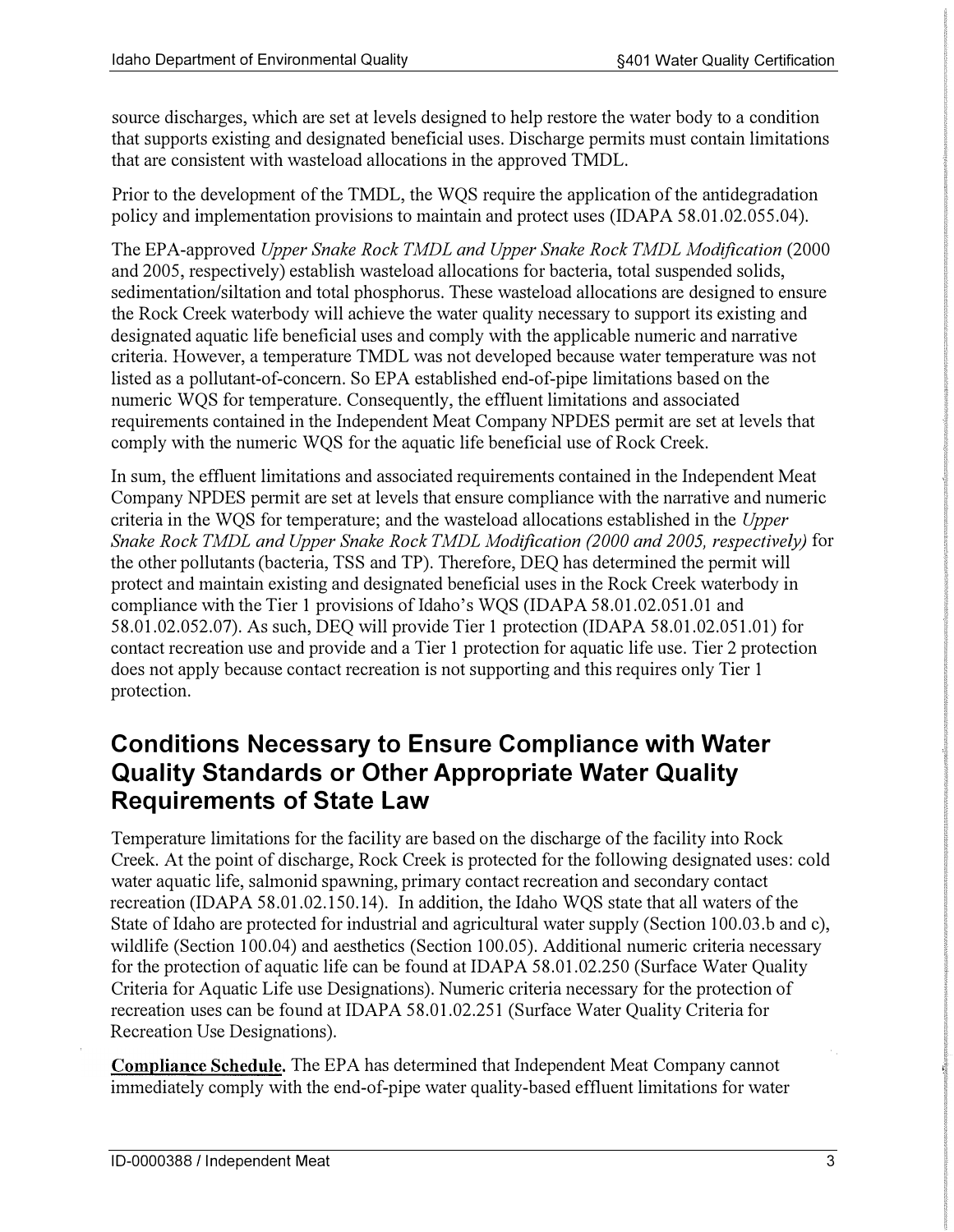temperature. Therefore, a compliance schedule is needful for temperature. EPA has established a one year compliance schedule to end on January 1, 2017. DEQ visited with the facility and determined that it is in the process of contracting with an engineer to determine what upgrades to the existing cooling water system will be required to retrofit it to meet the temperature limits. DEQ confirmed that it cannot meet the temperature limits immediately. So a one year compliance schedule seems appropriate. Therefore, an interim effluent limitation of 27°C (80°F) consistent with the existing permit has been established to ensure no increases in temperature discharges during the term of the compliance schedule. The interim effluent limitation is the same temperature limit that has been in place since 1978.

DEQ certifies a compliance schedule of one year, as described in the NPDES permit, to end on January 1, 2017, thus allowing the numeric temperature standards to become the permit limits for the facility. The water quality standard for temperature applicable to Rock Creek at the point of discharge is 22°C instantaneous or less with a maximum daily average of no greater than 19°C. White the schedule of compliance is in effect, the Permittee must comply with the interim limit and monitoring requirements as specified in the NPDES permit. Permit limits after the compliance schedule end are:

> April  $1 -$ April 30: 9 $^{\circ}$ C May  $1 -$ August 31: 19 $^{\circ}$ C September 1 – October 31: 9°C November 1 - March 31: 19°C

**Mixing Zone.** According to EPA's Reasonable Potential Analysis (Fact Sheet, Appendix D) the discharge of non-contact cooling water into Rock Creek has reasonable potential to cause or contribute to an exceedance of water quality criteria if the maximum projected temperature at the edge of the mixing zone exceeds the most stringent criterion for temperature. Therefore, no mixing zone can be granted; and the reasonable potential is determined at the end-of-pipe.

# Other Conditions

This certification is conditioned upon the requirement that any material modification of the permit or the permitted activities—including without limitation, any modifications of the permit to reflect new or modified TMDLs, wasteload allocations, site-specific criteria, variances, or other new information-shall first be provided to DEQ for review to determine compliance with Idaho WQS and to provide additional certification pursuant to Section 401.

# Right to Appeal Final Certification

The final Section 401 Water Quality Certification may be appealed by submitting a petition to initiate a contested case, pursuant to Idaho Code§ 39-107(5) and the "Rules of Administrative Procedure before the Board of Environmental Quality" (IDAPA 58.01.23), within 35 days of the date of the final certification.

Balthasar.buhidar@deq.idaho.gov. Questions or comments regarding the actions taken in this certification should be directed to Dr. Balthasar Buhidar, Twin Falls Regional Office, (208)-736-2190, or at